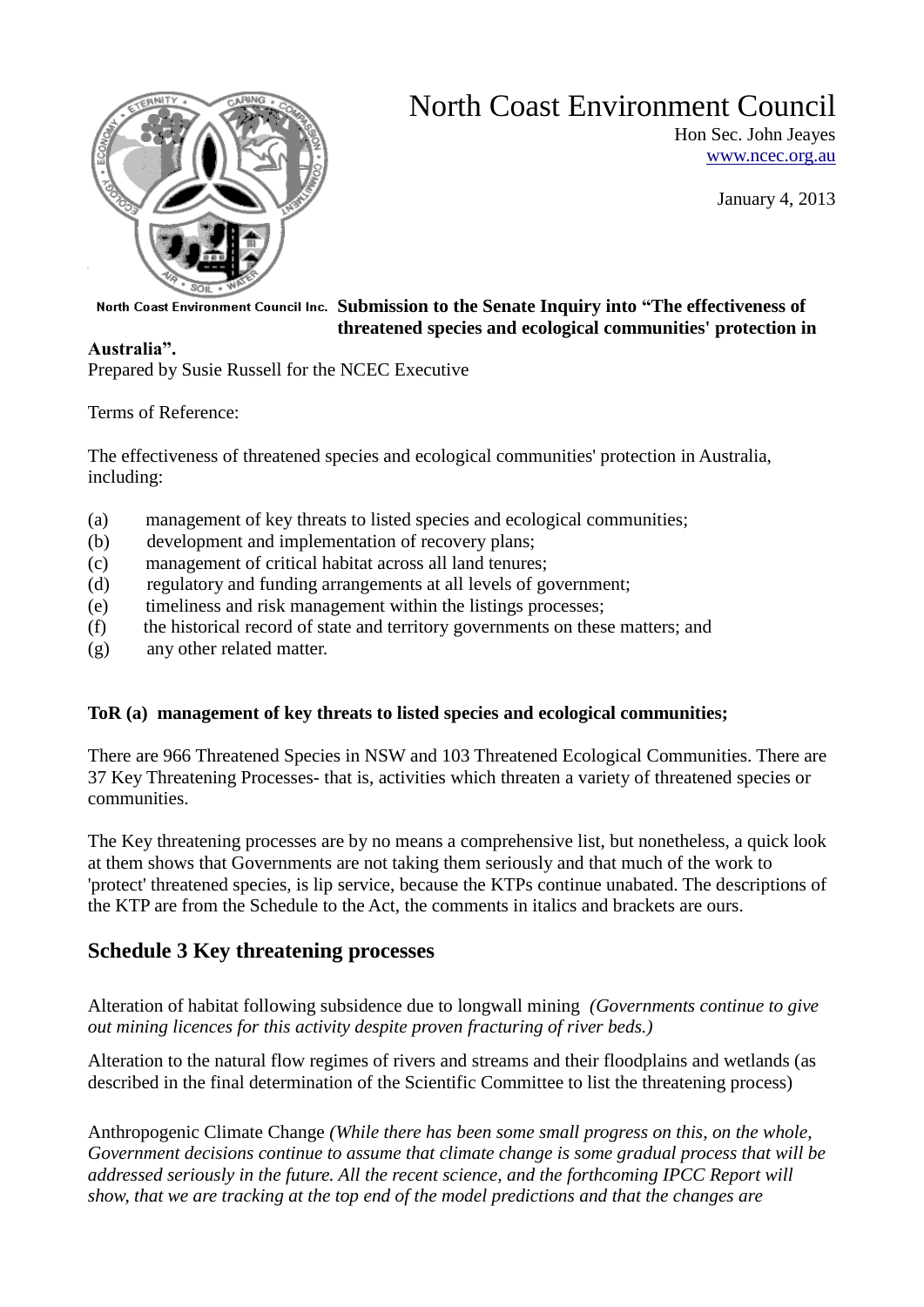*happening much faster than predicted. For many species of plant and animal their habitat will become too hot, either on average or at the extremes. The opportunity to build a network of habitat corridors across the landscape to facilitate population migration is rapidly disappearing.)*

Bushrock removal (as described in the final determination of the Scientific Committee to list the threatening process) *(Landscaping businesses are removing huge quantities of bush rock, with no understanding of the habitat consequences)*

Clearing of native vegetation (as defined and described in the final determination of the Scientific Committee to list the key threatening process) *(Clearing continues in a variety of guises. Changes proposed to the NSW Native Vegetation Act will see dozens of native species listed as 'invasive native scrub' and thus able to be cleared with impunity. Advances made in the previous decade will be reversed. There is little incentive for the current NSW Government to prosecute breaches of the NVAct.)*

Competition and grazing by the feral European Rabbit, *Oryctolagus cuniculus (L.)* 

Competition and habitat degradation by Feral Goats, *Capra hircus* 

Competition from feral honey bees, *Apis mellifera* L. *(Many native species depend on native bees for pollination. There are over 1500 species of native bee in Australia, many of which depend on tree hollows to build their hive. They are adversely effected by the decline of hollow bearing trees and by feral European bees taking over the spare hollows.)*

Death or injury to marine species following capture in shark control programs on ocean beaches (as described in the final determination of the Scientific Committee to list the key threatening process)

Entanglement in or ingestion of anthropogenic debris in marine and estuarine environments (as described in the final determination of the Scientific Committee to list the key threatening process)

Forest eucalypt dieback associated with over-abundant psyllids and Bell Miners. *(It has been the work of conservationists that has led to this process being listed. Hundreds of thousands of hectares are now affected with many more at risk. It is now clear that intensive logging plays a significant role in spreading this problem.)*

Herbivory and environmental degradation caused by feral deer. *(Rather than a targeted eradication program, the NSW Government have opened the forests to shooters, who have no interest in eradication, but in maintaining deer population for future hunting.)*

High frequency fire resulting in the disruption of life cycle processes in plants and animals and loss of vegetation structure and composition. *(Animals species of the Critical Weight Range are adversely affected by high frequency fire. Due to misinformation and media scare campaigns, politicians promise to burn the forests every year or two in the mistaken belief this will lessen the fire hazard. One of the ecological effects is to lessen the structural complexity of the forest, destroy habitat such as ground debris and for many plants, fatally interrupt their life-cycle.)*

Importation of Red Imported Fire Ants *Solenopsis invicta* Buren 1972

Infection by Psittacine Circoviral (beak and feather) Disease affecting endangered psittacine species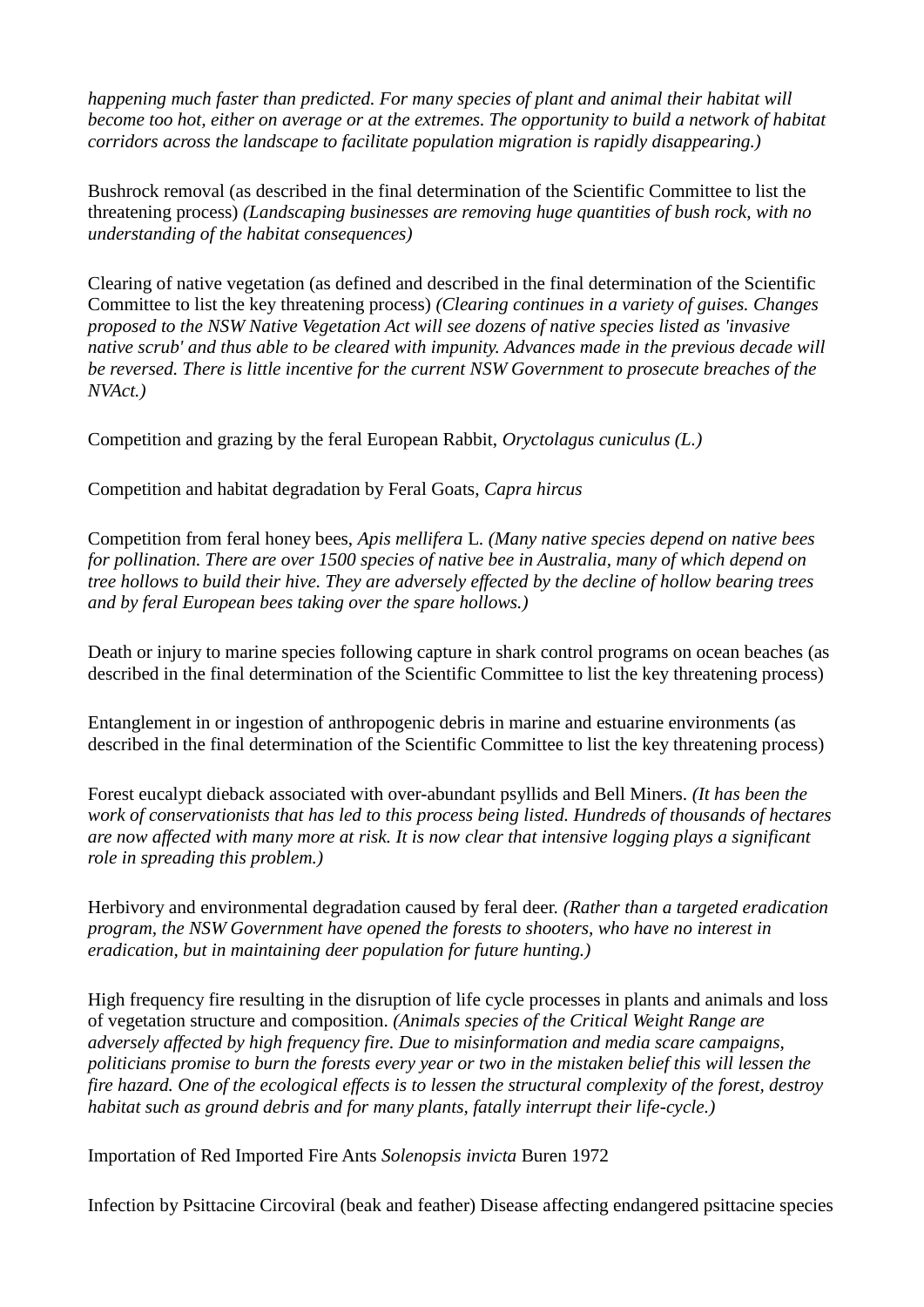and populations

Infection of frogs by amphibian chytrid causing the disease chytridiomycosis

Infection of native plants by *Phytophthora cinnamomi (Phytophthora is becoming increasingly common. It is spread by vehicles usch as forestry and contractor vehicles, log trucks etc. Best practice requires that all vehicles leaving an area of known phytophthora infestation should be thoroughly washed down. This does not happen, thus the spores spread to hitherto unaffected forest.)*

Introduction and establishment of Exotic Rust Fungi of the order Pucciniales pathogenic on plants of the family Myrtaceae

Introduction of the Large Earth Bumblebee *Bombus terrestris* (L.)

Invasion and establishment of exotic vines and scramblers

Invasion and establishment of Scotch Broom (*Cytisus scoparius*)

Invasion and establishment of the Cane Toad (*Bufo marinus*)

Invasion, establishment and spread of Lantana (*Lantana camara* L. *sens. Lat*) . *(Lantana invasion is common after logging. The opening of the canopy and exposure of the soil create perfect lantana conditions. Lantana invasion of northern NSW forests post-logging is severe, often laying the foundation for other KTPs such as the Bell Miner Associated Dieback, where the Bell Miners are able to nest in the lantana and other shrubs and young trees that would enable other bird species to be present, are unable to penetrate the lantana thickets.)*

Invasion of native plant communities by African Olive *Olea europaea* L. subsp. *cuspidata* (Wall ex G. Don Cirferri)

Invasion of native plant communities by *Chrysanthemoides monilifera* 

Invasion of native plant communities by exotic perennial grasses

Invasion of the Yellow Crazy Ant, *Anoplolepis gracilipes* (Fr. Smith) into NSW

Loss and degradation of native plant and animal habitat by invasion of escaped garden plants, including aquatic plants

Loss of hollow-bearing trees *(This KTP will have huge significance for dozens of threatened fauna species, and others, now common, will become threatened. Hollow-bearing trees are the critical resource required for successful breeding for owls, gliders, parrots, possums, kookaburras, many species of bat, some reptiles, quolls and dozens of smaller bird species. Each species has a particular type of hollow that suits its needs. For example, the hollow must be just big enough for that species and no bigger, in order to exclude predators. In some cases, it must face a particular direction. Some species such a yellow-bellied gliders use several hollows over their home range, depending on the season and food resources. Recent changes to the Native Vegetation Act make it*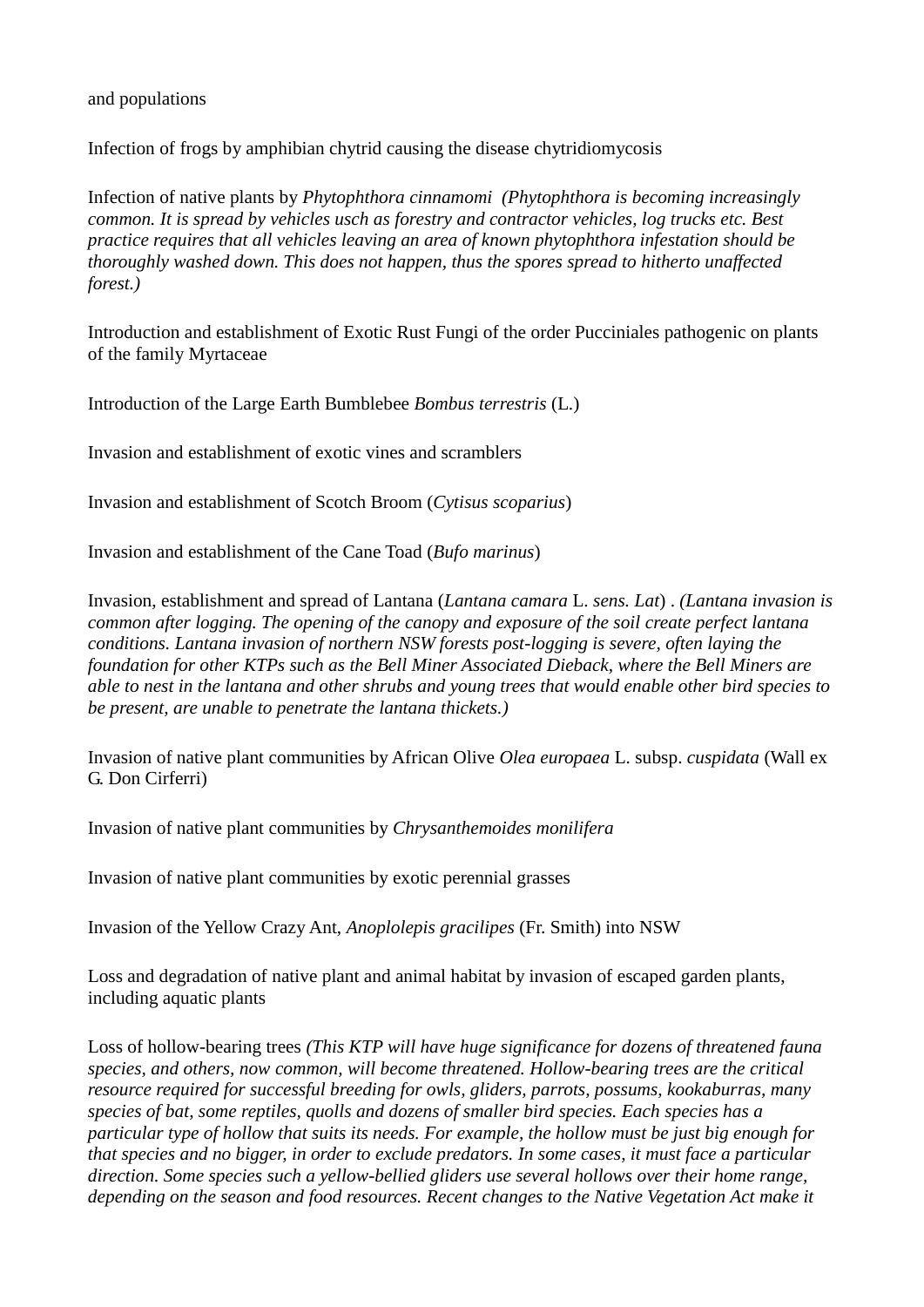*easier to remove individual hollow-bearing trees. These can often be the only habitat for square kilometres. Their removal effectively turns an area into a 'dead-zone' for hollow-dependant species. In forestry there is lip-service to maintaining hollow-bearing trees, however they can be removed for OH &S reasons- which is thus used at the excuse for clearing them from the landscape. Furthermore there are insufficient trees being retained to allow for hollows into the future- this is addressed in more detail in the body of the submission. We can expect many species to become locally extinct due to a lack of HBTs- this has already happened in many of the coastal forests of NSW. Even the Environment Department website says "In forests managed for timber and firewood production, silvicultural practices have greatly reduced the density of hollowbearing trees, especially where repeated harvesting events have occurred. In some forest types there has been a gradual shift in the relative composition of tree species toward those desired for timber. Among trees grown for silvicultural purposes, current rotation intervals between harvesting events – typically 30 to 90 years – are insufficient to allow for hollow development. There have previously been limited requirements for retention of hollow-bearing trees on private property managed for silviculture, although prescriptions are currently being developed.*

Even when trees are retained during harvest they are susceptible to damage from logging operations and post-harvest burning, or can suffer poor health owing to changes in abiotic conditions. Consequently, retained trees are prone to early mortality, especially with repeated exposure to harvesting events over their lifespan. In addition, the average age of hollow-bearing trees in harvested areas will continue to decrease as the few remaining very old trees die. Trees are also retained in areas excluded from harvesting, such as along drainage lines, with the aim of creating a matrix of harvested and non-harvested areas."

Loss or degradation (or both) of sites used for hill-topping by butterflies

Predation and hybridisation by Feral Dogs, *Canis lupus familiaris (Forestry activities, particularly the opening up of roads, make penetration of the forest by feral cats, dogs and foxes easier. Research shows that they animals use the road network and follow trails of the native animals that cross them.)*

Predation by *Gambusia holbrooki* Girard, 1859 (Plague Minnow or Mosquito Fish) (as described in the final determination of the Scientific Committee to list the threatening process)

Predation by the European Red Fox *Vulpes vulpes* (Linnaeus, 1758) *(Forestry activities, particularly the opening up of roads, make penetration of the forest by feral cats, dogs and foxes easier. Research shows that they animals use the road network and follow trails of the native animals that cross them.)*

Predation by the Feral Cat *Felis catus* (Linnaeus, 1758) *(Forestry activities, particularly the opening up of roads, make penetration of the forest by feral cats, dogs and foxes easier. Research shows that they animals use the road network and follow trails of the native animals that cross them.)*

Predation by the Ship Rat *Rattus rattus* on Lord Howe Island

Predation, habitat degradation, competition and disease transmission by Feral Pigs, *Sus scrofa*  Linnaeus 1758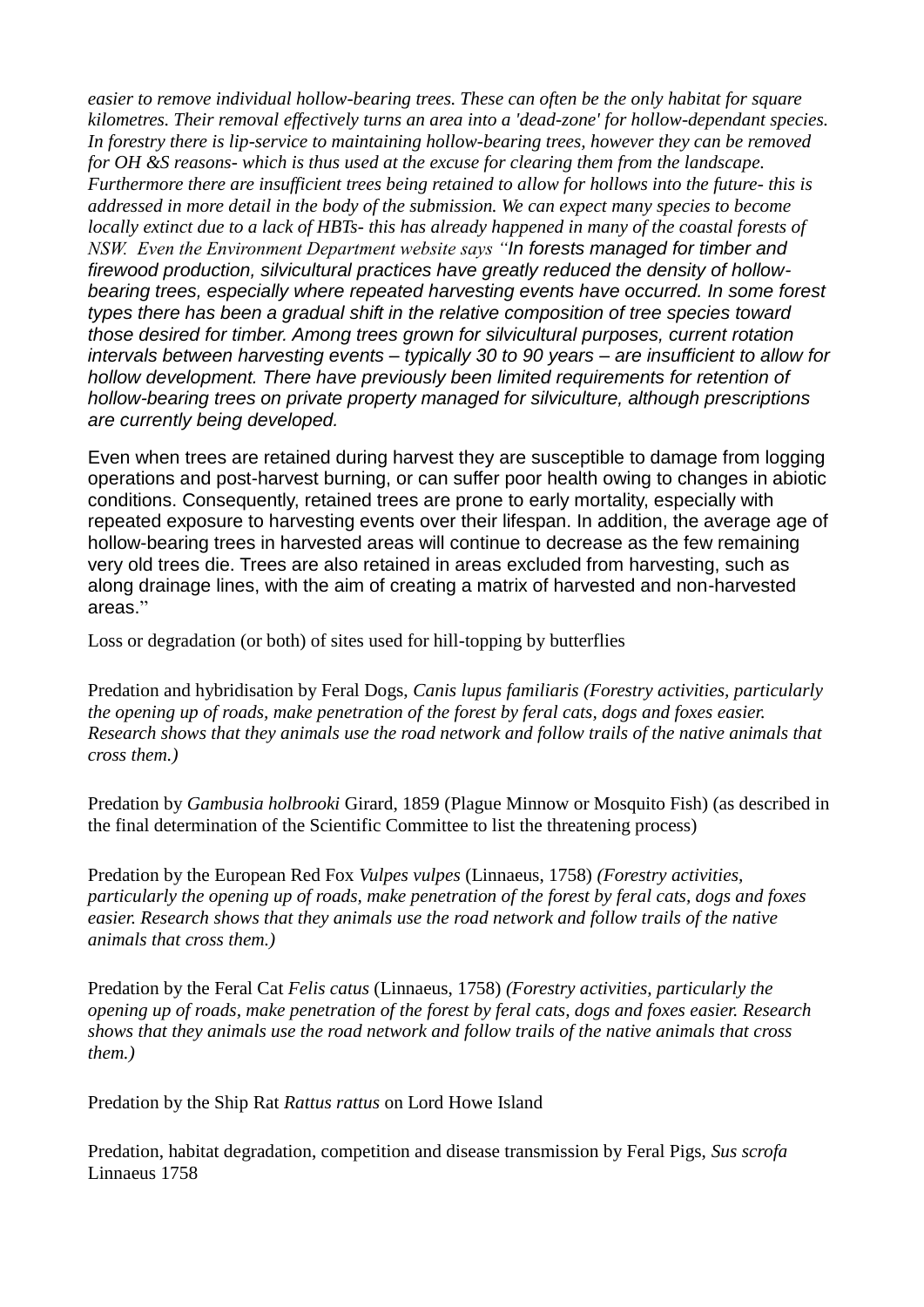Removal of dead wood and dead trees *(Many species depend on dead wood and trees for habitat and nesting, but they also produce a rich food resource of fungi and insects. Frequent burning as occurs both in hazard reduction and post-logging leads to the diminution of this resource.)*

# **ToR (b) development and implementation of recovery plans;**

In NSW the Threatened Species Conservation Act was amended in 2004, so the requirement to develop Recovery Plans for each threatened species was dropped and the concept of a Priority Action Statement introduced. This has lead to a very vague list of 'priority actions' for some species and some threats. An example is a couple of those for the loss of Hollow-bearing trees: Adopt appropriate policies for recruitment tree ratios with a stipulated minimum retention density in areas of forestry operations. *(This is commented on further in the submission, but this minimum is not supported by experts as sufficient, undermined by OH&S, fire practices, unable to be verified by audit, and in most of the coastal forests of NSW DOES NOT APPLY AT ALL! due to an arbitrary 'Regrowth Zone')*

Review effectiveness of PVP biodiversity tools and Private native forestry code of practice in the protection of hollow bearing trees. *(There has been no study done on public or private land to determine the effectiveness of management prescription or the Code of Practice for Private Native Forest for protecting hollow-bearing trees, or whether the numbers protected are sufficient to maintain populations of threatened species in the forest post-logging.)*

Most of the Priority Actions identified on the Department website are out of date. Where plans are to be developed by 2005, or 2009... etc we are still waiting.

In the case of those species where Recovery Plans have been developed such as the Koala, most of the actions identified have not been carried out. Threatened species management is akin to watching a continuous episode of Yes Minister... the same processes get recycled under different names but the action on the ground doesn't eventuate …. quite the contrary, the Government supports, often financially, a range of key threatening processes to be perpetrated on the landscape.

# **ToR (c) management of critical habitat across all land tenures;**

The NSW Environment Department has this to say about critical habitat "Aside from [planning the](http://www.environment.nsw.gov.au/threatenedspecies/RecoveryPlanning.htm)  [recovery of threatened species,](http://www.environment.nsw.gov.au/threatenedspecies/RecoveryPlanning.htm) the Office of Environment and Heritage (OEH) is also required to identify critical habitat. Critical habitats are areas of land that are crucial to the survival of particular threatened species, populations and ecological communities. Critical habitat is only declared after extensive consultation with the Scientific Committee, public authorities, landholders and the wider community.

Once critical habitat has been declared, it affects the development assessment process. If a proposed development is likely to affect critical habitat, a species impact statement will often have to be prepared."

# **Register of critical habitat in NSW**

# **Critical habitat recommendation - pending finalisation**

[Bomaderry zieria within the Bomaderry bushland -](http://www.environment.nsw.gov.au/criticalhabitat/BomaderryZieriaCriticalHabitatRec.htm) critical habitat recommendation [Eastern Suburbs Banksia Scrub Endangered Ecological Community -](http://www.environment.nsw.gov.au/criticalhabitat/DraftEastBanksiaScrub.htm) critical habitat [recommendation](http://www.environment.nsw.gov.au/criticalhabitat/DraftEastBanksiaScrub.htm) On public exhibition to 18 April 2006. [Wollemia nobilis \(the Wollemi pine\) -](http://www.environment.nsw.gov.au/criticalhabitat/WollemiaNobilisCriticalHabitatDraft.htm) critical habitat recommendation On public exhibition to 9 December 2005.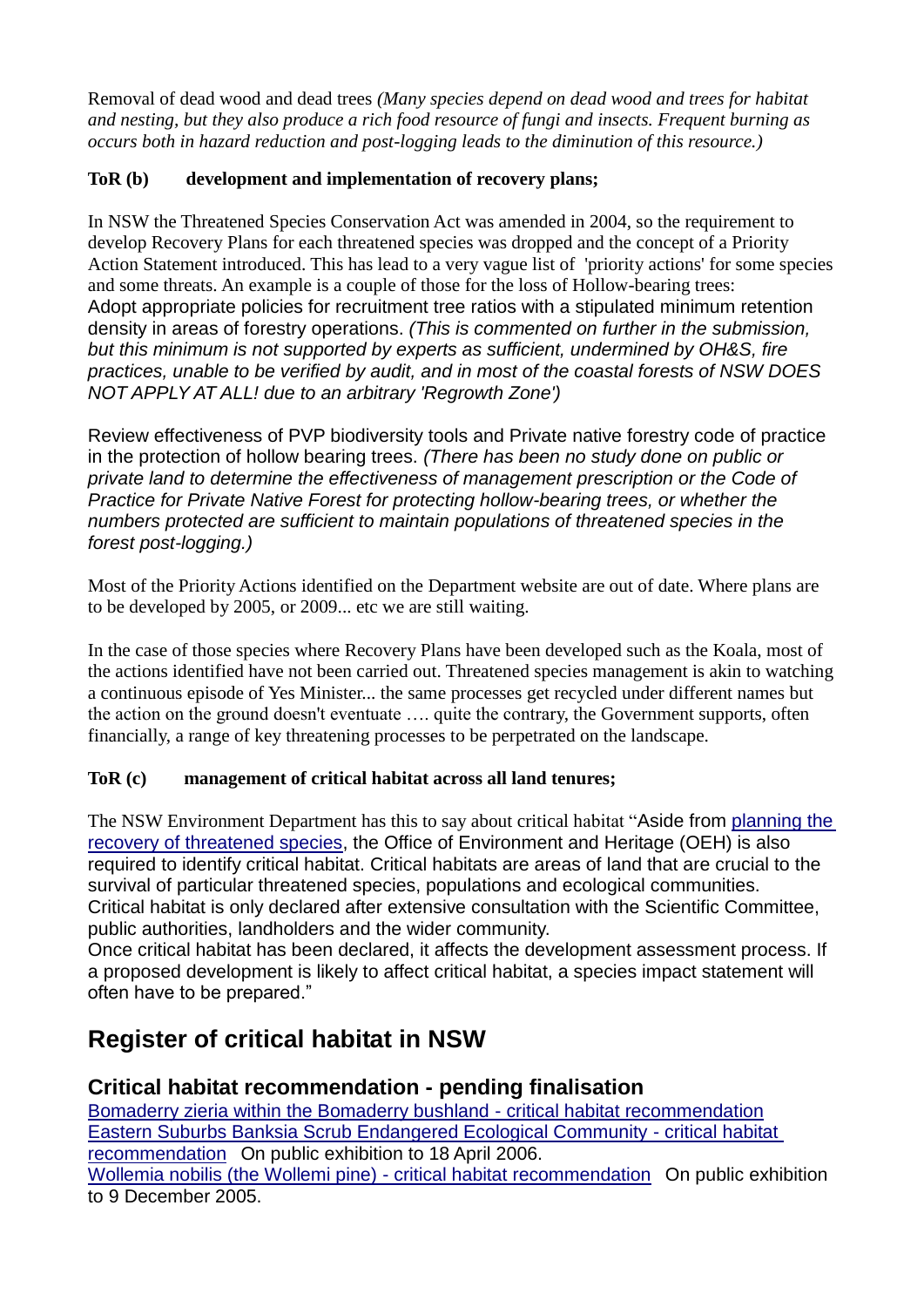# **Critical habitat declaration - final**

Gould's Petrel - [critical habitat declaration](http://www.environment.nsw.gov.au/resources/nature/GouldsPetrelCriticalHabitatSmall.pdf)

[Little penguin population in Sydney's North Harbour -](http://www.environment.nsw.gov.au/criticalhabitat/LittlePenguinNorthHarbourCriticalHabitatDec.htm) critical habitat declaration [Mitchell's Rainforest Snail in Stotts Island Nature Reserve -](http://www.environment.nsw.gov.au/criticalhabitat/MitchellsRainforestSnail.htm) critical habitat declaration Wollemi Pine - [critical habitat declaration](http://www.environment.nsw.gov.au/resources/nature/wollemiCriticalHabitatDetermination.pdf)

So only 4 small areas of NSW are declared critical habitat, with a further 2 stuck in limbo despite having been recommended and placed on public exhibition. The process of declaring critical habitat has been such a complete failure in NSW that there is really very little to consider when it comes to how it is managed!

## **ToRs (f) the historical record of state and territory governments on these matters; and and (g) any other related matter.**

# **NCEC who we are, why we have an interest.**

The North Coast Environment Council is a completely voluntary organisation and currently receives no Government funding being unsuccessful in all but one of our attempts at a GVEHO grant over the last decade or so. We are a decentralised council with several dozen members, both groups and individuals, and our specific area of interest is the Hunter to the Queensland border and west from the coast to the New England Tablelands. We are of course interested in the larger environmental issues, and from time to time provide support or expertise for groups further afield.

NCEC was formed in 1976 in response to the environmental threats to the environment of the north coast of NSW. At that time the main threats were mining, particularly sand mining, coastal development and forestry activities. In the 37 years we have been in existence those threats have not changed, only expanded and of course in many places they are no longer threats but became destructive actions.

As a result, our region, recognised as a global biodiversity hotspot, has hundreds of threatened plants, animals and ecological communities, the existence of which becomes daily more precarious and which governments have absolutely failed in their responsibilities of a duty of care.

The NCEC is a member of the North East Forest Alliance. We have read that submission, concur with the points made and do not intend to repeat that information.

While we are pleased at the opportunity to make this submission, we note that our earlier submissions on a range of similar matters fall on deaf ears. Parliamentary committees, or reviews commissioned by Government on the whole have failed threatened species. Where there are calls for action, nothing happens. It is for this reason that our biodiversity is in peril. Maybe this committee will be different?

# **What are the key threats to threatened species and ecological communities?**

NCEC is of the view that logging, land-clearing, fishing and mining remain and encapsulate the key threats. They all stem from a fundamental lack of respect for our Mother Planet Earth and a failure to acknowledge that all our life support systems ultimately come from her and depend on her. In 2011 there was a huge gathering in Cochabamba, Bolivia, of 35,000 from around the world. They gathered to discuss the Rights of Mother Earth and developed the Universal Declaration for the Rights of Mother Earth. In several countries now (Ecuador, Bolivia) there is a process towards legally enshrining rights of Mother Earth, or as it is called in some places The Rights of Nature.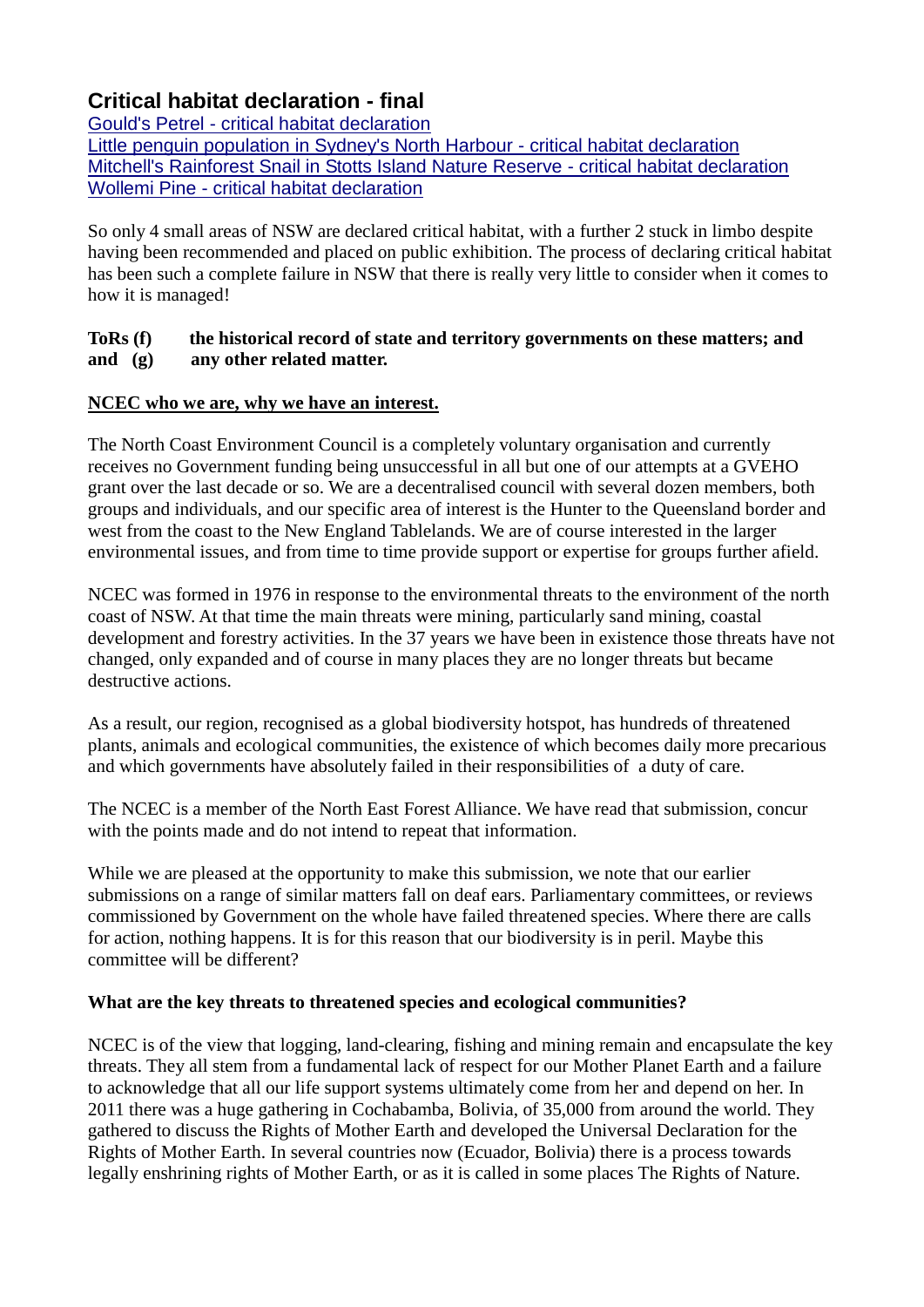This is not some airy-fairy hippie movement. It is supported by legal practitioners around the world and variously described as Wild Law or Wild Jurisprudence. It acknowledges that these days Nature is treated as property under current law. Nature has no standing and therefore, cannot be represented directly in a court of law. Our call is for humans and corporations to value Nature as a living being, in all its life forms, with the right to exist, persist, maintain and regenerate its vital cycles rather than being seen as property - a resource to be consumed.

If the aim of threatened species management is to see species become abundant and safe, then their habitats must be respected and protected. This is not happening under our current legislative framework. Australia needs a Law which enshrines the Rights of Nature.

## **Recommendation 1. That the Senate Inquiry support a Charter of Rights for Nature**

Relevant NCEC experience and views on the key threats.

#### **Logging:**

Logging in Northern NSW can be divided into logging on public land and logging on private land. There are 2 different regulatory regimes. The North East NSW IBRA bioregion is covered by a Regional Forest Agreement. This agreement covers both private and public land. However the socalled 'Comprehensive Regional Assessment' was anything but comprehensive with respect to all tenures and basically assessed public land. While some data was available for private land, there were almost no threatened species surveys. In fact the logging industry association actively discouraged landholders from allowing surveys on their land.

Numerous threatened species and endangered, rare or heavily cleared ecosystems were not adequately protected on the public land reserve system. That is, they did not meet the minimum targets set by the expert panels.

Despite clauses in the various Forest Agreement documents that there would be incentives for private land conservation, this is a drop in the ocean compared to the Government money that has gone into promoting logging on private land.

In NSW, bizarrely, this comes under the auspices of the Environment Department (the name changes every few years).

Logging on private land is covered by the Private Native Forestry Code of Practice, however the Code actually undermines protection for environmental values and allows virtual open slather on threatened species habitat.

The Code provides prescriptions that limit logging to some extent should there be a record of a threatened species on the property. However there is no requirement for pre-logging survey and on greater than 99% of properties there has been no survey. Hence there are no records to trigger a prescription. Thus the appearance of protection exists but not the fact.

Similarly with oldgrowth forests. The Code claims that no oldgrowth forest should be logged. However it provides a significantly limited definition of oldgrowth which is about half of that mapped by the CRA. It then allows a landholder to challenge the identified oldgrowth. This then triggers a re-mapping exercise. Significant areas of oldgrowth forest have been thus made available for logging. This is important because it is the large old trees that provide habitat for many of the unique forest fauna that are listed as threatened.

It was only a long-running battle with the Department for a Freedom of Information application that enabled us to determine that oldgrowth was being arbitrarily assigned to the harvestable area.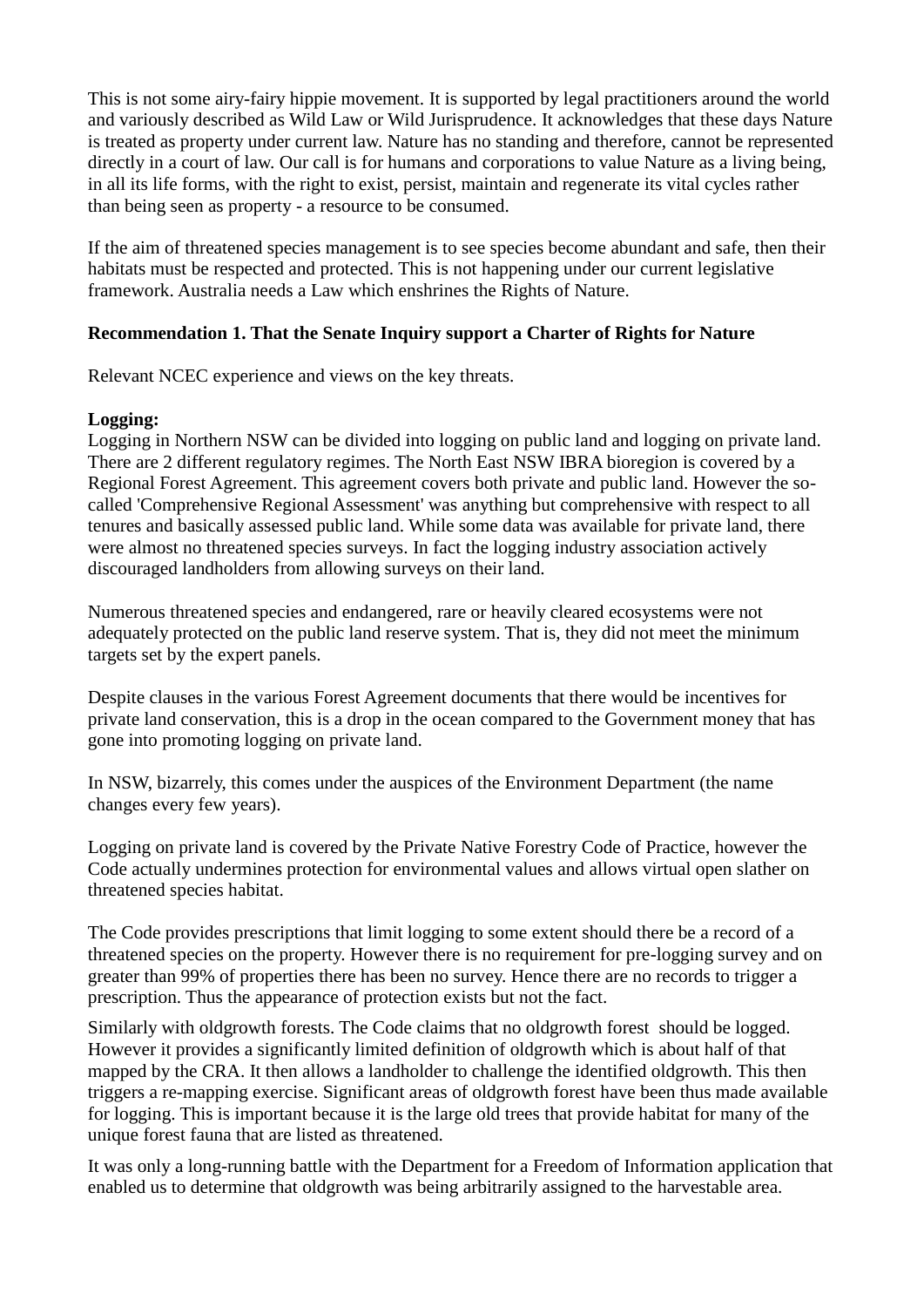The diminution of the area off limits to logging has a direct impact on threatened species, as these areas were deemed to be 'surrogates' for actual protection.

The RFA reporting process doesn't apply to private land. In NE NSW industry and government alike claim that private land logging is of an equivalent scale to that of the public forests. And yet there has been no assessment, no CAR reserve system to provide connectivity across the landscape and there is virtually no monitoring or compliance auditing, and besides, the Code is so weak it would be extremely difficult to get a conviction for anything other than blatant and extreme breaches.

Private land logging should be immediately removed from the RFA exemption. While the NSW Government has been prepared to abrogate its responsibilities to threatened species the Commonwealth should not. Where it can be shown that a nationally threatened species exists on land subject to private forestry operations, the EPBC should apply.

This is particularly important for the koala where the Forestry and Environment agency have been in cahoots, making koala habitat available for logging when the local council had zoned the koala habitat as protected. The fact that the Forestry agency is facing difficulties supplying the timber it has committed, particularly to its largest customer, BORAL, means that it is buying private land timber and thus encouraging landholders adjacent to public forests to have their properties logged concurrently!

We have copies of correspondence, legal advice etc that demonstrates that the NSW Government agencies are seeking to log koala habitat on private land.

The protection given to the koala in the Northern Code of Practice states *"Koala (Phascolarctos* cinereus)

#### Prescription

(a) Forest operations are not permitted within any area identified as 'core koala habitat'within the meaning of State Environmental Planning Policy No. 44 – Koala Habitat Protection. (b) Any tree containing a koala, or any tree beneath which 20 or more koala faecal pellets (scats) are found must be retained, and an exclusion zone of 20 metres must be implemented around each retained tree.

(c) Where there is a record of a koala within an area of forest operations or within 500 metres of an area of forest operations or a koala faecal pellet (scat) is found beneath the canopy of any primary or secondary koala food tree (see Table I below), the following must apply:

(i) A minimum of 10 primary koala food trees and 5 secondary koala food trees must be retained per hectare of net harvesting area (not including other exclusion or buffer zones), where available.

(ii) These trees should preferably be spread evenly across the net harvesting area, have leafy, broad crowns and be in a range of size classes with a minimum of 30 centimetres diameter at breast height over bark.

(iii) Damage to retained trees must be minimised by directional felling techniques. (iv) Post-harvest burns must minimise damage to the trunks and foliage"

The main protection relates to the areas of 'core koala habitat' within the meaning of State Environmental Planning Policy No. 44. However until recently there was only one such plan on the north coast and the Environment Department have disputed its identification of 'Core koala habitat' and given out logging licences for thousands of hectares of habitat. This would no doubt have remained secret had not the NCEC obtained some documents under FOI and exposed the bullying behaviour of the pro-logging Environment Department and it's refusal to accept the outcome of the gazetted Coffs Harbour City Council Koala Plan of Management (KPoM). (It should be noted that while the department has been weak for years in its monitoring of public land forestry, it is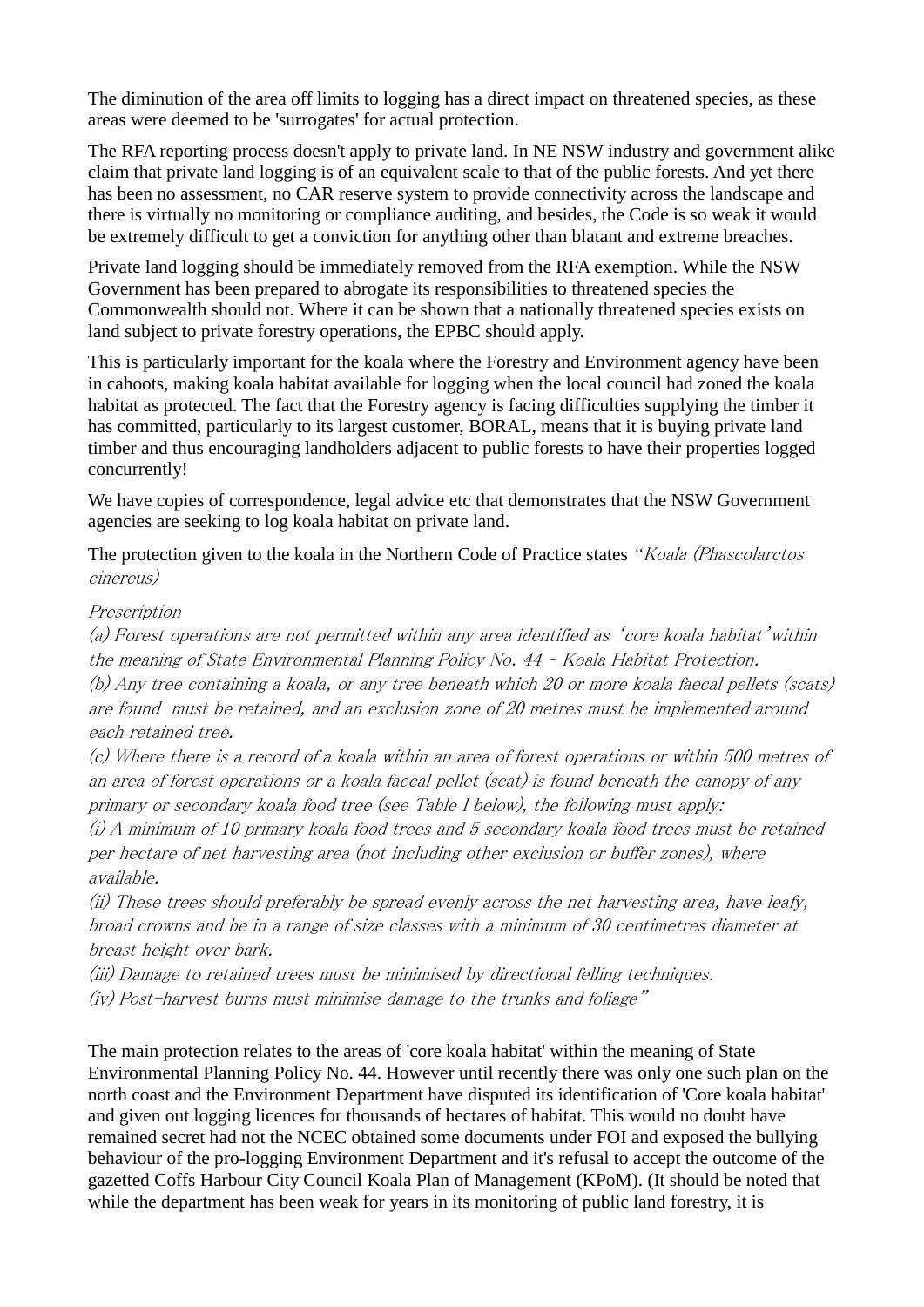positively pro-logging on private land as the result of a departmental restructure which saw the forestry unit from the Department of Land and Water Conservation brought under the auspices of the Environment Department).

So, firstly, there have been almost no areas identified under a SEPP 44 KPoM. There are still several large local government areas that have no KPoM. So when there has been no work done by the local government to identify koala populations, what protection does the Government offer? Where a koala is found in a tree, or where a certain number of faecal pellets are found... a prescription is triggered. THERE IS NO REQUIREMENT TO LOOK! Needless to say, where koalas are likely to hinder logging, operators don't look. Several times we have been able to expose logging in areas with known koalas populations, but again, the Department has failed to act because the loggers aren't required to scrabble around in the leaf litter and find the faecal pellets to determine if koalas were using the area.

Conservationists have raised for years in meeting and submissions, the need for pre-logging surveys to protect threatened species. The only way to determine presence or absence is by looking. By failing to require pre-logging surveys, the NSW Government has condemned the threatened species on private land to be killed, maimed, made homeless or starved. That is the simple reality of current Government policy for threatened species on private land when the logging industry needs wood. It is also worth pointing out that with the advent of LIDAR, Google Earth etc, there is active recruiting of landholders where it can be seen they have extensive timber resources. Such landholders are solicited both by logging contractors and Forests NSW to part with their timber.

#### **Recommendation 2 : The EPBC should apply to Forestry operations on private land.**

In NSW the five yearly reviews of the NSW Forest Agreement have not occurred and numerous of the reporting requirements specified in those agreements, including regular reports to Parliament, have not been met. What is clear to anyone who looks at the forest is that it is being logged more intensively than ever before and this is to meet wood quota agreements that were made way too high. (BORAL timber and Forests NSW have been to court and then Arbitration over a failure to supply.) Even former timber workers are horrified at the virtual clear-felling now occurring on public land.

The effect of this intensive logging on fauna and flora has not been assessed in any meaningful way by the NSW Government. It was not considered during the regional assessment process nor in the setting of prescriptions to mitigate the impact of logging on particular species. There has been no peer-reviewed study that has looked at the species present prior to logging and then returned to survey the same site over time.

Therefore any claims of ecological sustainability have no basis in fact and are more likely to be wishful thinking.

There were two full time equivalent positions in the NSW Environment Department charged with monitoring and auditing forestry compliance. The wording of the Integrated Forestry Operations Approvals is loose and it is almost impossible to prove breaches due to phrases such as 'average'; 'reasonably practicable', 'minimise' etc.

There is no empirical evidence that the threatened species prescriptions protect threatened species. Further, compliance has been so weak under the RFA and implementation of the RFA conditions so inadequate, there is grounds for the Agreement to be terminated.

There are numerous examples and case studies that document these assertions. For example the North East Forest Alliance and the Clarence Environment Centre have carried out numerous audits of logging operation. The results have shown conclusively that logging approval conditions are being breached regularly. The failure of the Environment Department to do sufficient audits to create a culture of compliance is one thing, their failure to adequately follow-up on complaints made by the public is a second failing and their concurrence in changing or altering licence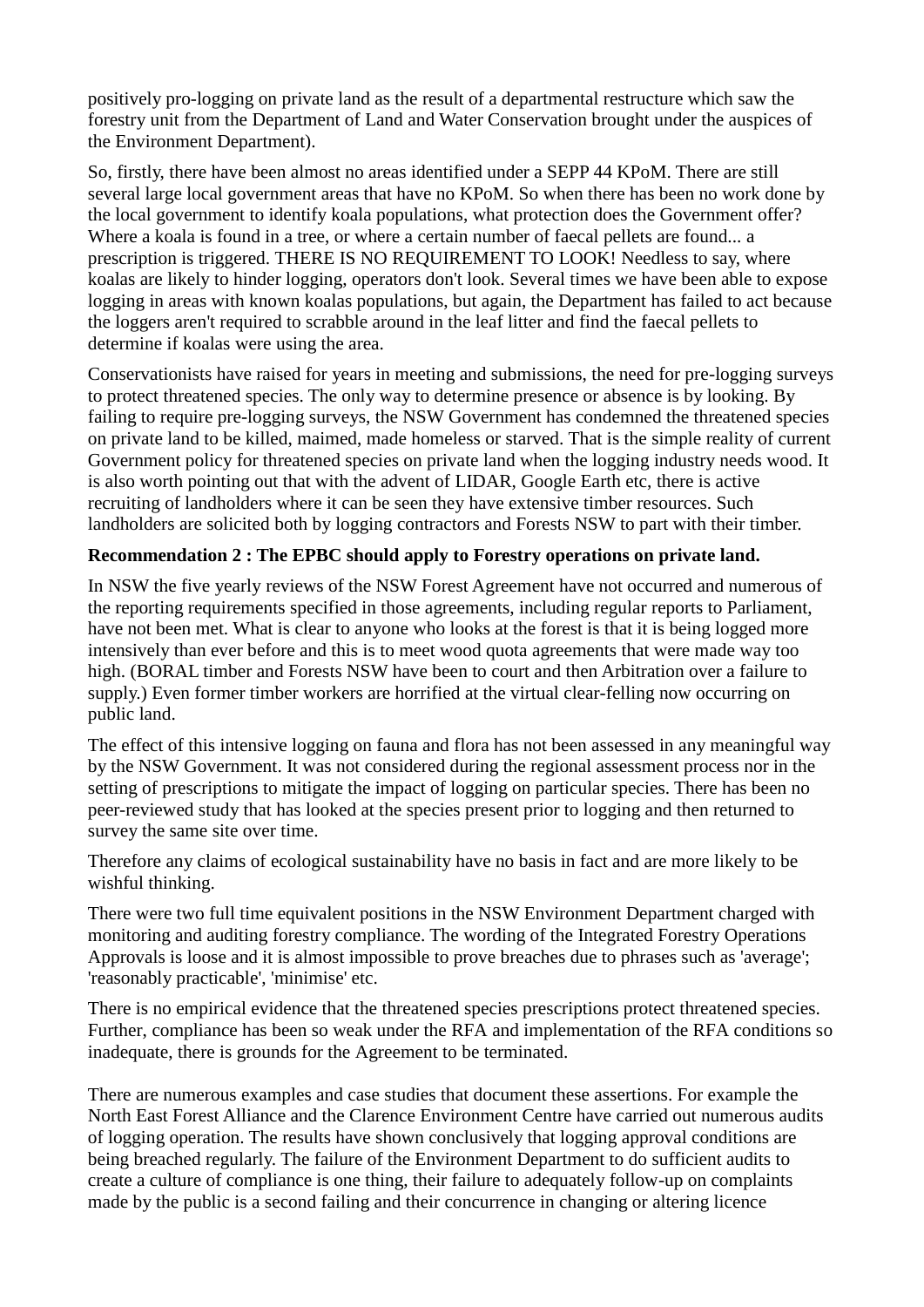conditions to facilitate access to forest that has high numbers of a particular threatened species is criminal.

For example, the Threatened Species Licence states in Condition 2.1 b) *Where the application of these conditions results in twenty percent or more of the area of net logging area of a compartment being made unavailable because of exclusion zones, SFNSW may request that NPWS review the conditions applying to that compartment. Areas retained in lieu of conducting pre-logging and preroading surveys as described in condition 7 (b) of this licence must not be counted towards the twenty percent. In compartments where exclusion zones have been retained under condition 6.9.2 of this licence (Large Forest Owl Landscape Approach), a maximum of 3% of the area specifically retained in the compartment as owl exclusion zones can be counted towards the twenty percent. Areas of the net logging area that are made unavailable due to the prohibition of new roads or snig tracks through High Conservation Value Old Growth Forest can be included in calculations towards the 20% threshold.*

Where more than 20% of the Net Harvest Area is excluded from logging due to a species- specific condition, it means that the species or the cumulative exclusion for species is due to a large and obvious population or healthy ecological community existing in the area. To allow a reduction in the required logging exclusion threatens such healthy populations and ecological communities. These levels of exclusion are not common and should not be reduced to allow for increased logging intensity in areas where such healthy populations and communities exist.

To be clear, the current licence conditions mean that where an area is a strong-hold say for a particular species, arrangements are made to lessen the protection requirements. This has happened with the Brush-tailed Phascogale. In Yarratt State Forest, a stronghold for this unusual animal, instead of the area getting even the minimal licence condition logging exclusion protections the requirements for protecting areas from logging have actually been decreased. Again, there is no follow-up post-logging survey work to determine the impact of logging on these populations.

Another and more blatant example is for the Hastings River Mouse, a nationally listed species. In those few areas where this species has actually been detected in any number, a whole raft of changes to the licence conditions have been brought in to lessen the area that will be protected from logging and thus lessen the area of undisturbed habitat that this species prefers. These changes have occurred under both Labor and Liberal State Governments. The area known as the stronghold for this species is the subject of special licence amendments that see its protection reduced in order to facilitate logging.

There is a stunning example of sleight of hand that occurs right across State Forests and it is exemplified in the report attached from the Clarence Environment Centre. An area of forest shown on one harvest plan as an exclusion – which covers significant areas of other compartments,- is not similarly shown as an exclusion on the harvest plans of other compartments.

This is a common feature of Forests NSW double accounting system. Exclusions that cross compartment boundaries are not permanent. They do not seem to persist through the FNSW planning system. So when the other compartments come up for logging, there is no record of the exclusion, even though it was the justification for the intensity of logging in the first compartment. In this way, the entire area can be heavily logged and 'exclusions' moved around the landscape for logging convenience. Whether they constitute appropriate habitat or not. There is no ecological rationale for this, simply one of resource extraction.

This also happens now with logging intensity. FNSW are only meant to log 40% of the basal area of a compartment 'in a singe logging operation'. So they set aside 60% of the compartment and virtually clearfell the rest. They then come back a few months later and take 40% of what is left and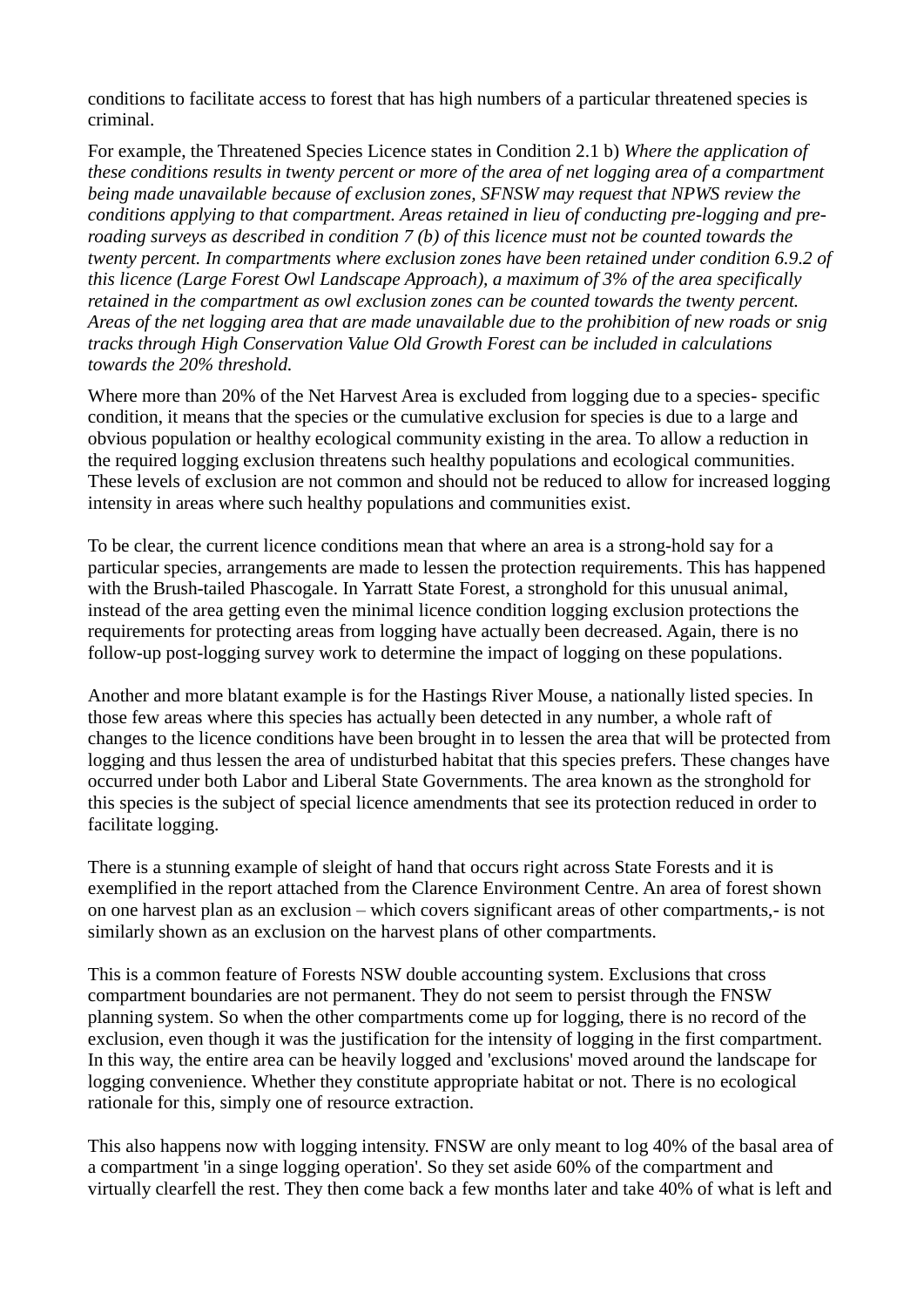then again... Thus we are seeing up to 80% basal area removal in many logging operations. The impact of this on threatened species is enormous: from the point of view of individuals harmed or killed during logging, loss of nesting habitat, loss of food resources, increased accessibility to feral animals and weed invasion, as well as increased heat and dessication resulting from the removal of the shady canopy.

Over the course of the last few years the NCEC has commissioned the services of several independent ecologists to assess claims made by our conservationist colleagues. We have employed botanists to confirm our layperson view that Forests NSW have indeed been logging Endangered Ecological Communities. Similarly that they have logged habitat that according to their own licence conditions should have been protected. These reports, when submitted to the Environment Department have led to long and protracted interactions, that on occasion have ensured that the statutory time for taken legal action against FNSW has passed.

Treatment of the iconic koala is another good example of how logging practices in public forests are resulting in population decline.

The NCEC has recently worked with several other environment groups (The National Parks Association, the Clarence Environment Centre, the Bellingen Environment Centre, the Nambucca Valley Conservation Association) to commission a koala habitat study for the area south of the Clarence River to north of the Nambucca River. Initial results suggest that there are 2 significant koala populations in this area. These populations however, are in decline. Sightings made to Council and NPWS databases and records of dead and injured koalas with WIRES etc suggest that if the habitat of these populations is not protected from other threatening processes such as clearing and logging, these populations could become so fragmented they may not recover. (The results of the report will be published in late February 2013).

One of the reasons we were motivated to initiate such a study was the belligerence and intransigence demonstrated by Forests NSW as they prepared to log Boambee State Forest, a known koala hotspot. The pre-logging survey work was minimal, known high-use areas for koalas were not identified. After some public criticism they made some minimalist revisions to their logging plans but went ahead anyway. They also undertook an advertising campaign, distributing brochures to neighbours suggesting they might like Forests NSW to log their forest concurrently. The fact that most of the neighbouring forest was identified as 'core koala habitat' in the Coffs Harbour City Council Koala Plan of Management made no difference. Of course the Environment agency, responsible for approving plans for logging on private property forest has been actively seeking to undermine the provisions for 'core koala habitat' in the Coffs CC, KPoM, and contrary to the Council's wishes, has been licensing logging in these areas.

Another recent example pertaining to the koala is when a colleague noticed that a 'high use koala area' was not marked on a Harvest Plan. He brought this to the attention of the Environment Department. Their response was " *The EPA notes that the Threatened Species Licence that applies to this operation does not require FNSW to map koala high use areas."* the Licence states " *ix. The Harvest Plan Operational Map must be amended to indicate the location and extent of the Koala high use area."* So what is going on? This is but one of dozens of examples of the Kafkaesque interpretation of the rules that is daily fare in NSW.

You may not be aware that the third party appeal rights of the public or a group like ours, to challenges breaches of the RFA or logging licences, were removed. Despite demonstrating a culture of non-compliance and lack of regulatory rigour, the NSW Forestry agencies are beyond the law in the sense that only the Environment Department can prosecute the Forestry agency. Despite the Department's reluctance to prosecute, sometimes the offences are so blatant they have no choice.

Perhaps that is why Justice Pepper said in 2011 when hearing a case brought by the Environment Department for undertaking hazard reduction burning in the habitat of the Smokey Mouse in contravention of the Licence conditions pertaining to Nullica State Forest, that the repeat offences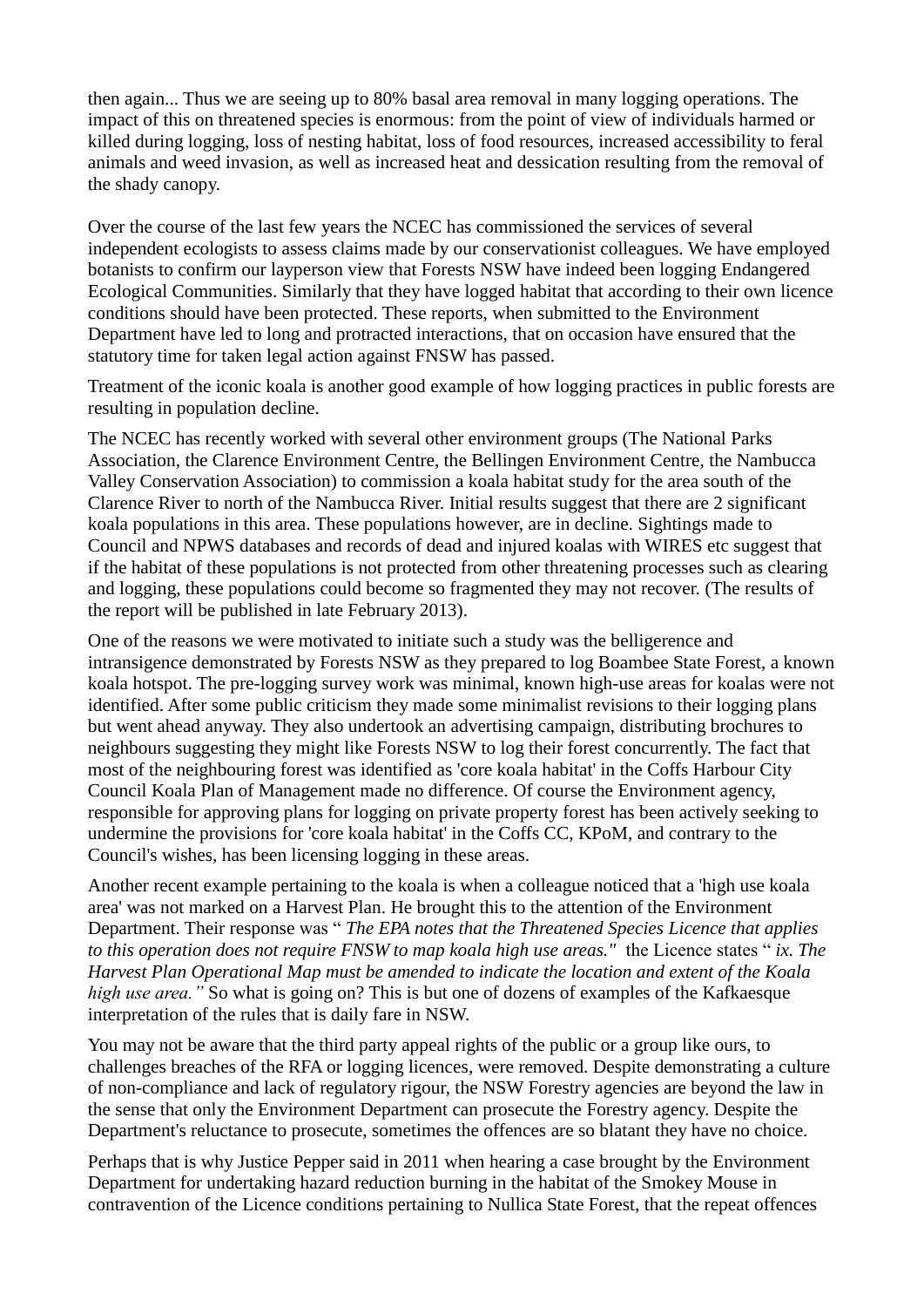by Forests NSW suggested a pattern of continued disobedience. She said " Given the number of offences the Forestry Commission has been convicted of operations of and in light if the additional enforcement notices issues against it, I find that the Forestry Commission's conduct does manifest a reckless attitude towards compliance with its environmental obligations."

It is clear that there are numerous terms in the licence which make many of the clauses unenforceable. For example: the requirement that a certain number of habitat trees be maintained in each 2 hectares. This has been interpreted by the agencies as an average across the Net logging area. They then claim that the only way to determine if the condition has been met is to survey the entire net logging area and mark all the habitat trees. This has never been done! There is no record whatsoever as to whether this important condition which makes an enormous difference to the survival of a whole raft of threatened species, has ever been audited! There are several other licence conditions to which this 'we would need to survey the whole compartment (200 ha) to determine a breach' is the standard response. For years we have suggested that Habitat trees could be marked by GPS and then counted, their location would also then be able to be audited. The agencies have refused to adopt this measure and thus there has been NO evaluation in the 13 years of the RFA, of whether these conditions are being implemented or whether they work to protect threatened species.

Furthermore, should an important population of a threatened species be located in a logging area, the Environment Department no longer has the power to apply a Stop Work Order. The Licence says "Stop work orders under the *National Parks and Wildlife Act 1974 and Threatened Species Conservation Act 1995*, and interim protection orders under the *National Parks and Wildlife Act*, do not apply to the carrying out of forestry operations covered by the approval."

## **Recommendation 3. The EPBC should apply to logging on public land .**

In 2013 NSW is likely to see an even further diminution of protection for threatened forest fauna and flora. There are currently a number of secret internal reviews occurring. One is to look at changing the threatened fauna prescriptions and other conditions of the logging licence (known as the IFOA or Integrated Forestry Operations Approvals). Another is looking at sourcing timber including from inside National Parks. Robert Brown of the Shooters and Fishers Party as the chair of a recent Legislative Council committee, made it clear he favoured opening up some Parks for logging. The Forest Products Association called for 'one million hectares' of protected forests to be opened up for logging.

So called reviews of the RFA which were meant to have been every five years have not really occurred. There was a shadow of a process that had a submission period of one month, that many of us with a long-standing interest in the issue didn't even hear about. This review (and there should have been 2) had very narrow terms of reference. It did not consider new scientific evidence about biodiversity decline, water resources: and the impact of logging, or climate change. These three absolutely critical fields of science have NOT BEEN CONSIDERED with respect to current forestry practice.

The RFAs were to result in Ecologically Sustainable Forest Management. Simply having a milestone that requires an ESFM Plan, is not the same as actually achieving ESFM in practice.

In NSW the RFAs were predicated on unsustainable forest management. The wood volumes committed to the industry, by the Government's own modelling, were shown to collapse around about 2018. At this point it was envisaged that there would either be no more native forest logging, or that the industry would need another dramatic restructure in order to do more with less.

While across Australia, the volume of sawn wood products from native forests has declined, there is evidence that logging remains a key threat to biodiversity. One of Australia's leading scientists, Richard Kingsford and his colleagues have identified the loss and degradation of habitat as the first of six major threatening processes driving biodiversity decline in Oceania, threatening more terrestrial species than any other process. In Australia about 70% of our remaining forests are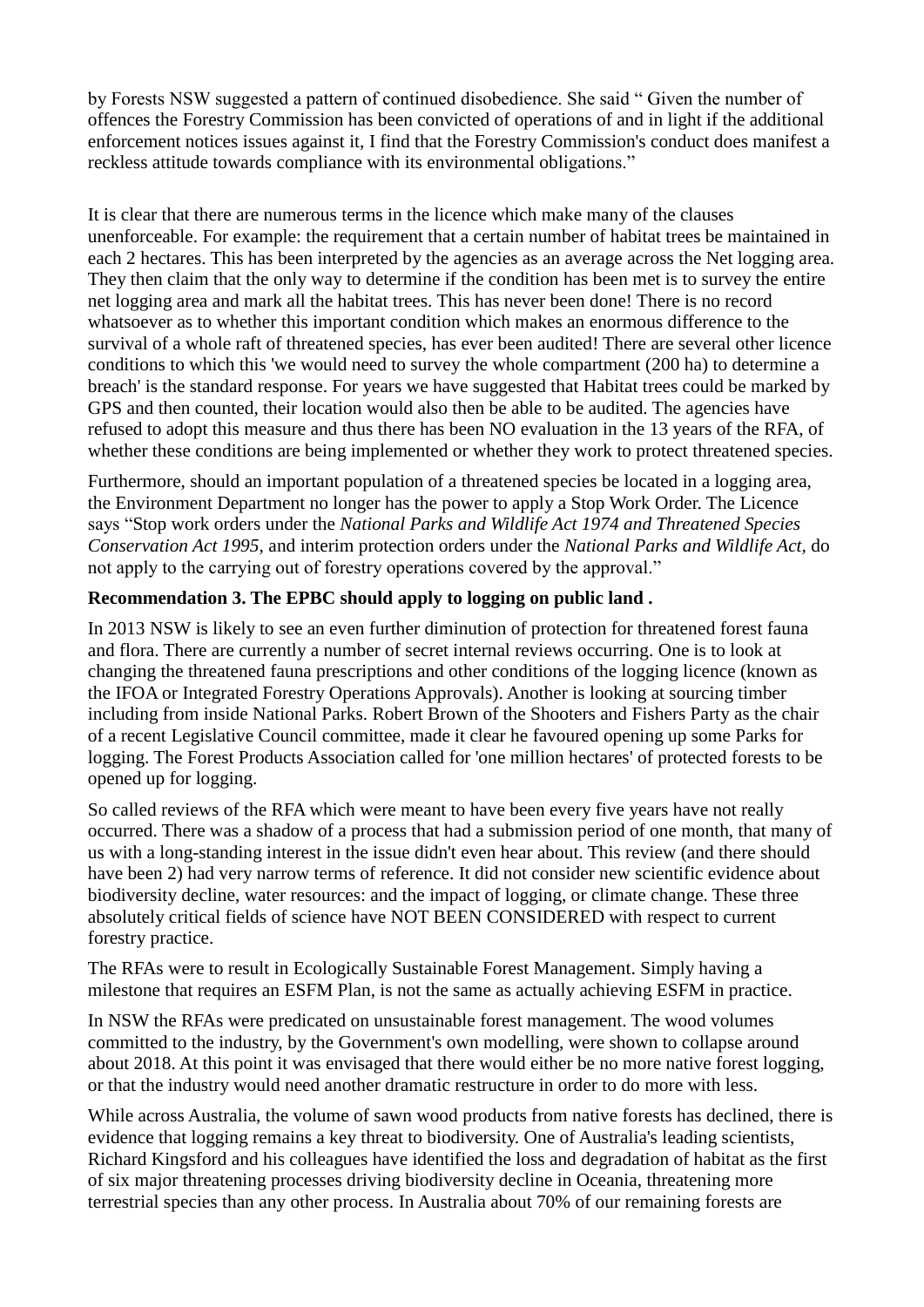ecologically degraded from logging, including of course, most of the State and private forests of NSW.

The fact that so many species of native mammals, birds, reptiles and amphibians are considered threatened or vulnerable, speaks for itself. The situation is similar for threatened plants and ecological communities. The numbers being added to the Threatened Species schedules continues to grow. Clearly all the Recovery Plans, Priority Action Statements, and supposed mitigation measures are not working.

Is this committee going to recognise this fact and make recommendations to do something about it? Can you seriously address the problem while allowing threatened species habitat to be destroyed by the thousands of hectares every year in our public forests, under agreement with the Commonwealth?

Logging is transforming our forests. From complex, multi-age ecosystems, they are being converted to single age, single species, plantation-like systems. Less resilient to fire, pest and disease and less productive for biodiversity and water storage.

Another significant issues is what is known as the 'Regrowth Zone'. This arbitrary line drawn in felt pen on a regional map (and almost impossible to find a copy of on any government website) is responsible for what will be a collapse in all hollow-dependent fauna on the east side of the line. The 'regrowth line' deems all those forests east of the line as being predominantly regrowth, and thus there is no requirement to leave large, older trees for habitat purposes. Yes, if there is a hollowbearing tree, a recruitment tree must be left, but if there are no hollow-bearing trees NO large trees are required to be left to become hollow-bearing. After more than 15 years of this policy, many coastal forests are now better described as stick forests. There is little age diversity. In many you can spend an hour and hear and see virtually no birds, except perhaps the larger predatory birds such as currawongs and kookaburras. There are so few nesting hollows in these forests, and in many it will take hundreds of years before new hollows re-develop, even if logging were to cease tomorrow.

The issues surrounding the poor treatment of threatened species in public land logging operations go on and on... if the committee would like more detailed information and copies of complaints made over more than a decade etc we can supply.

# **Recommendation 4. Any diminution of threatened species protections by the NSW Government should be deemed by the Commonwealth to be a breach of the RFA.**

## **Land-clearing:**

Land-clearing continues to remain a serious threat. Changes to the Native Vegetation Act list large numbers of native species, including many that are part of endangered ecological communities as 'invasive' and thus able to be cleared under exemption without assessment.

Clearing for development also is a serious threat particularly along the coast. There is a major concern that environmental assessments are done by consultants paid by the developer and have an interest in finding no impediments to the development going ahead. Thus we see most EISs finding that the development will have 'no significant environmental impact'.

Several years ago the NCEC commissioned a report on this. The report is appended to this submission as despite it having been written in 2004, it remains as relevant as it was then.

**Fishing** continues to be a significant threat in the marine environment. And we support the submission by John Jeayes that outlines the threats particularly as they apply to the Grey Nurse Shark.

## **CSG and mining:**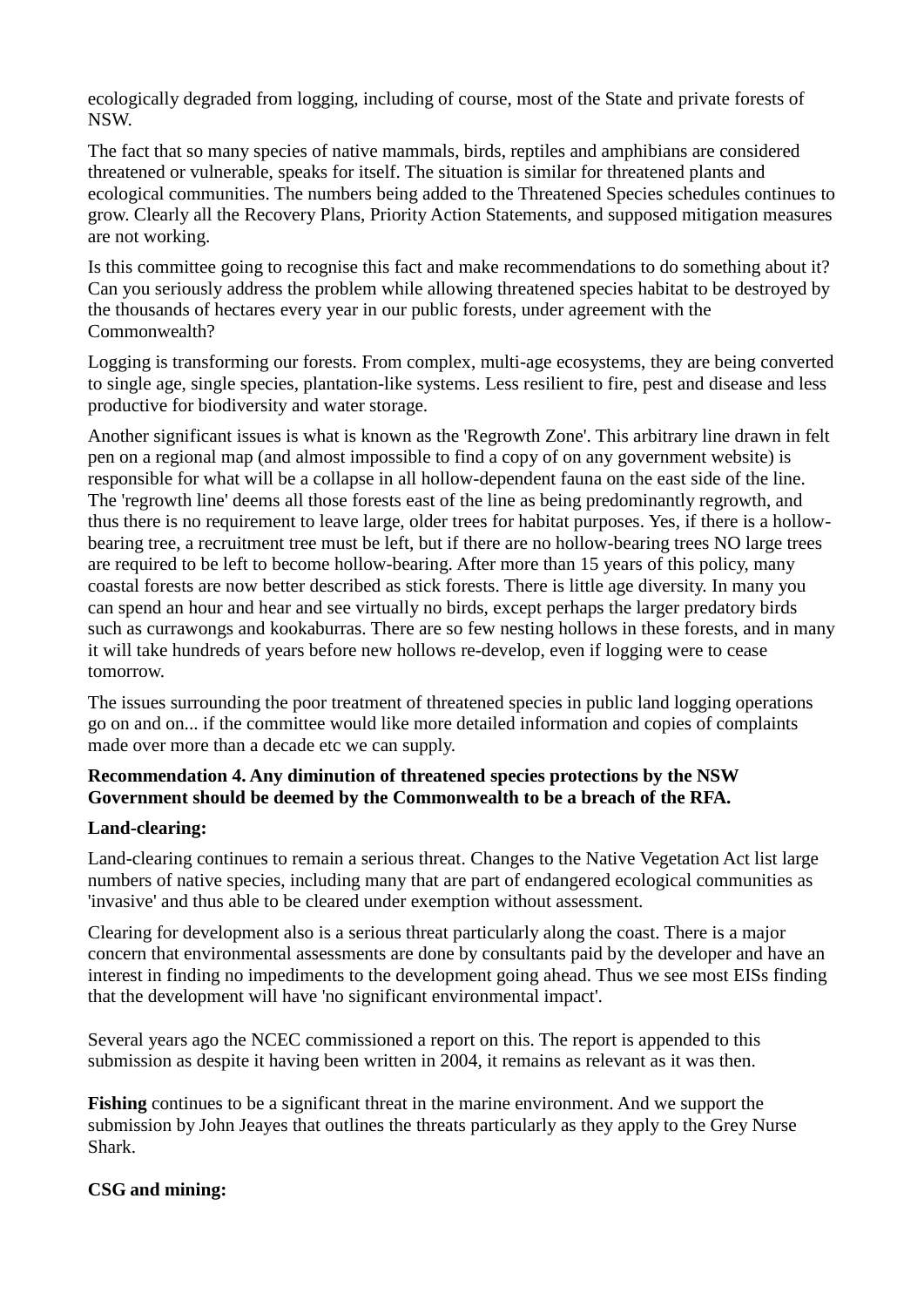While mining has previously had a localised impact on threatened species habitat where that land was cleared, this phenomenon is now much more widespread than previously. Most of the north coast of NSW is now covered by mineral exploration licences. These cover mainly coal (particularly in the Hunter and Upper Manning areas), minerals such as Antimony, Gold and Tungsten (Macleay, Nambucca, and Clarence Valleys) and Coal Seam Gas which seems to be everywhere.

As I write several thousand hectares of Leard State Forest is being cleared for an open cut coal mine. It is worth taking the time to look at Leard with Google Earth. It is the largest remnant (8000ha) of forest/ woodlands on the Liverpool plains, a landscape that has been almost entirely cleared. The mining proposals will see 5000ha cleared. Leard provides habitat for 34 threatened species including the Koalas. It contains over 1500 of Box Gum Woodland, listed as a critically endangered ecological community by the EPBC Act. 1,100 ha is to be cleared. It is one of the largest and most intact stands of Box-Gum left in Australia with over 100 tree hollows per hectare!

In a ridiculous example of the double standard which applies to the mining industry, adjoining farmers are no allowed to clear Box Gum Woodland, but miners are exempt! Is it any wonder these ecological communities are endangered when such huge areas can be cleared with impunity and when the Environmental Assessments for the mines suggest there is no significant environmental impact.

The failure of environmental impact assessments to consider cumulative impacts of several developments is also a major failing.

We now have the technology to have reasonably accurate databases that can keep track of the diminishing hectares or individuals of particular species. It is incredible that the available technology is not being used to do this. Could it be because the answer is embarrassing and governments of all persuasions don't want to know?



Clearing of endangered Box-Gum woodland at the Boggabri mine, Leard State Forest.

Other mining proposals of great concern to the NCEC are those targeting the Dorrigo Plateau,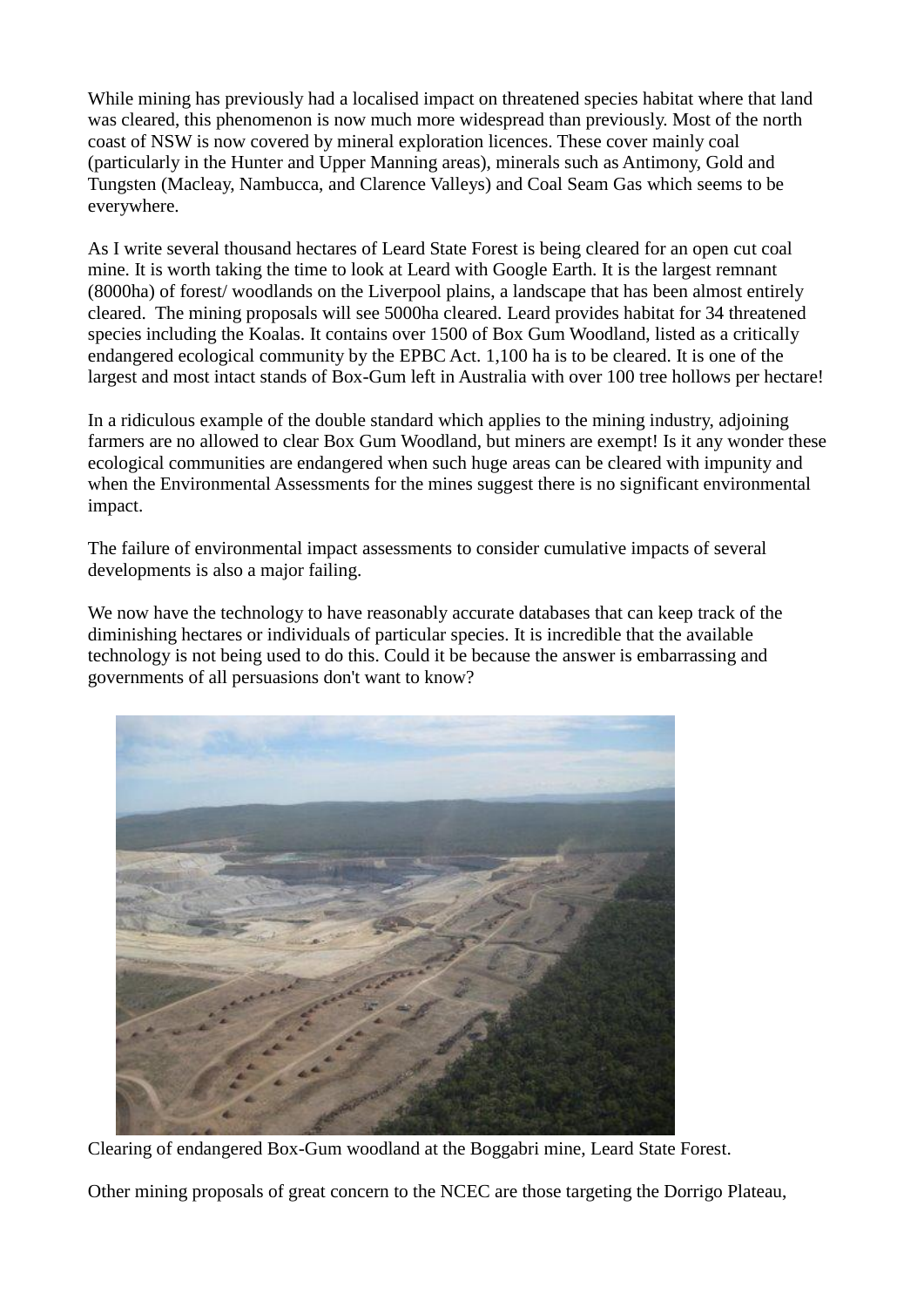which include antimony, tungsten, gold, copper, tin, zinc, molybdenum and silver. Previous antimony mining in the Macleay/ Nambucca catchments has led to the contamination of the Upper Macleay- what should be a pristine catchment is too dangerous to drink and residents have had to have drinking water trucked in for years. Likewise a significant area of the Urunga Lagoon is offlimits as a contaminated site.

The Dorrigo Plateau has one of the highest rainfalls in NSW- 3000mm/year. It feeds at least 7 major rivers. The potential for large-scale contamination and erosion from mining is great. Threatened species live in the areas proposed for mining, such as the Giant Barred Frog and the Stuttering Frog. Under the EPBC there are no third party referrals to enable the presence of such species to be considered, it is up to the mining companies to 'self assess'. Not surprisingly, these frogs listed as vulnerable nationally, did not rate consideration and no Review of Environmental Factors was required. Again the double standard for mining.

Across the entire State, coal seam gas exploration is proposed. This method of gas extraction often involves fracturing the deep layers of the earth's crust, several kilometres below ground. Recent work undertaken by Southern Cross University researchers, has shown that where such exploration has occurred there is a high-level of ground level methane. CSG is being promoted as producing less CO2 equivalents. However this work calls that into question and it is highly likely that numerous fractures are causing methane seepage across the landscape (including in river beds such as the Condamine).

As well, a variety of chemicals are used in the mining process. These are pumped into the drill holes. There has been almost no work done to map the connectivities between coal seams and underground water resources, but there have already been examples of where local groundwater has been contaminated and wildlife has been poisoned. The contamination is not just from the chemicals injected during drilling but from the heavy metals which are brought to the surface in the ancient waters which are pumped into waterways to be discarded. (this is happening in the Pilliga forests in NSW).

CSG is a risk not just to threatened species but to humans as well. In a decade's time no doubt it will be listed as a key threatening process. In the meantime it is important for this dangerous activity to be governed by the precautionary principle.

## **Climate change:**

Climate change is a major threatening process that is only going to become more dramatic during our lifetimes. A NSW Government report on this , "Priorities for biodiversity adaptation to climate change" acknowledges among other things that *" Rising temperatures and sea levels and climateinduced changes in fire regimes, water quality and ocean chemistry will have a wide-ranging impact on biodiversity in NSW. Climate change is also expected to intensify existing threats to biodiversity, such as habitat loss, weeds and pest animals and drought.*

*"Species that have survived previous climatic changes by evolving, moving or changing their behaviour may find it more difficult to use these coping strategies when the change is rapid, especially where their habitat is degraded or lost."*

This applies to most of the threatened species of NSW and many that are not yet threatened. Interestingly, the first point under Building the protected area system says *" 2.1 Revise guidelines for reserve acquisition to prioritise those landscape features important for biodiversity adaptation, such as refugia, functional connectivity, climatic gradients and water security."*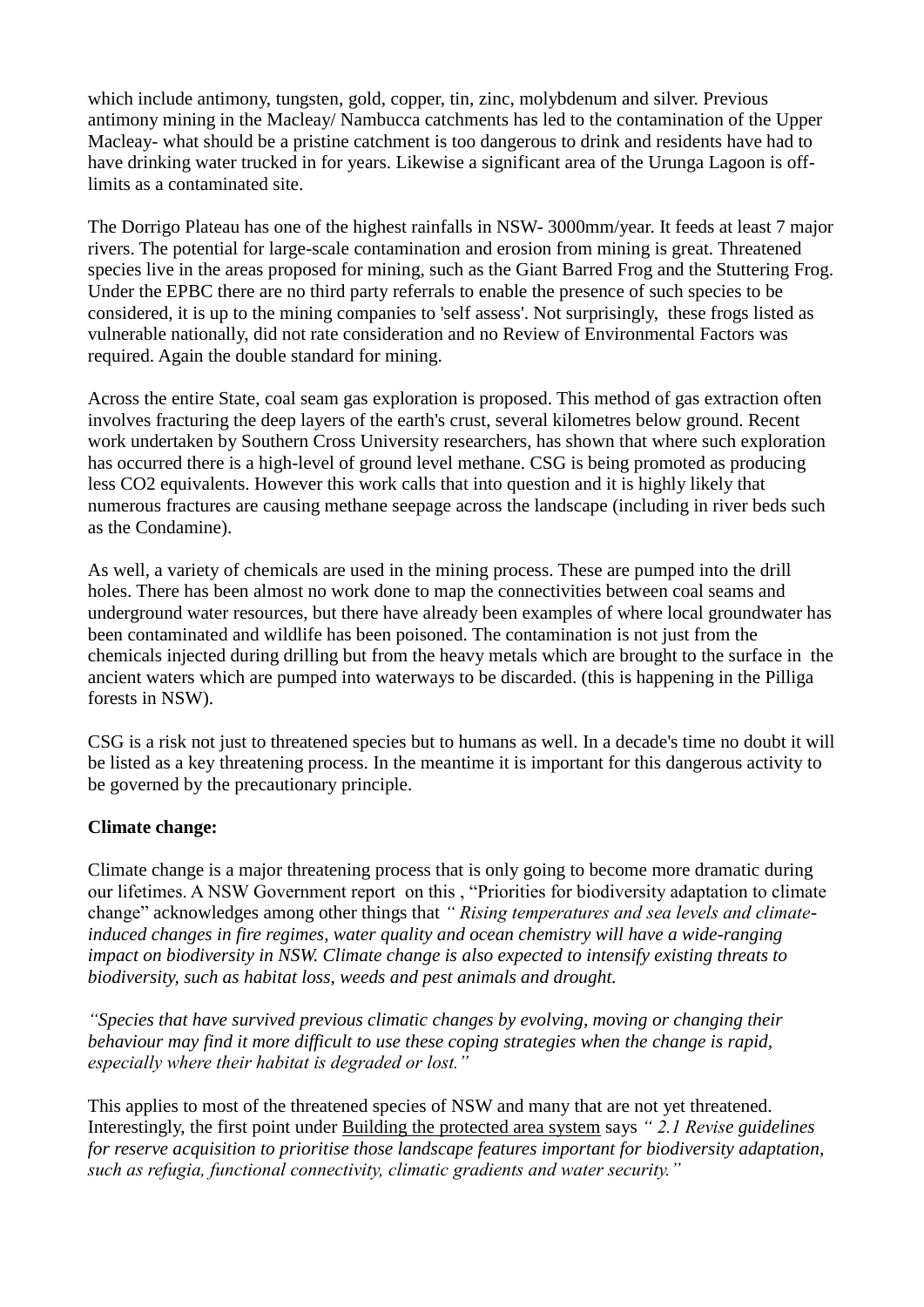We wholeheartedly support this approach. A major problem with the current reserve system is it largely lacks connectivity and climatic gradients and takes no account of water security. It is patently obvious that these components are fundamental considerations for ensuring biodiversity survival.

In summary, various Biodiversity Management Plans, including the Federal (2012-2020) document that, despite regulations in place to protect threatened species, they are still in decline. Therefore it has to be said that the current threatened species and endangered ecological communities protection has been an abject failure.

That is not the fault of the legislation, but a monumental failure by governments, state and federal, to properly apply those regulations.

Those ongoing declines of threatened species are almost universally recognised as being caused by habitat loss and fragmentation. Therefore it stands to reason that any further loss has to be a further impact, but the word "significant" has been introduced into the equation, and the regulatory authorities have routinely been forced into accepting reports from ecologists, that are employed by the proponent, that their own development will not have a "significant" impact.

There is never any requirement for the developer to consider the cumulative impacts of the other 10,000 like developments that are up for approval each and every year, all of which are claiming to have the same no "significant" impact.

This has turned the State and Federal Environment Departments into licensing bodies to allow the destruction of threatened species. On the very rare occasion when a development is seen as having a "significant" impact, all the developer has to do is offer an offset, such as a conservation covenant on like habitat elsewhere, to allow the destruction to go ahead. As the conserved offset is almost always habitat that already exists, this means, once again, that there has been a net loss of habitat. One thing that is never stressed enough is the fact that a voluntary Conservation Agreement gives no protection against a state significant development, or any mining.

And that about sums it up. Unless the regulations guarantee the protection of threatened species and their habitat in its entirety, and backs that up with effective recovery plans, threatened species will continue to decline into extinction.

This Senate Inquiry needs to recommend that current State Government practice is not protecting threatened species. It needs to make recommendations that:

 Ensure that threatened species are protected at individual sites and the regional level and that resources are allocated to their recovery.

 Ensure that effective legal protection and objective environmental tests are embedded in local planning schemes.

Legislate to prevent any clearing of threatened species habitat.

 Provide overarching legal appeal mechanisms so third parties can act to protect threatened species at all levels of the legal system.

 Provide funding to Increase the level of credible plant and wildlife surveys on private lands to better inform planning and land-use decisions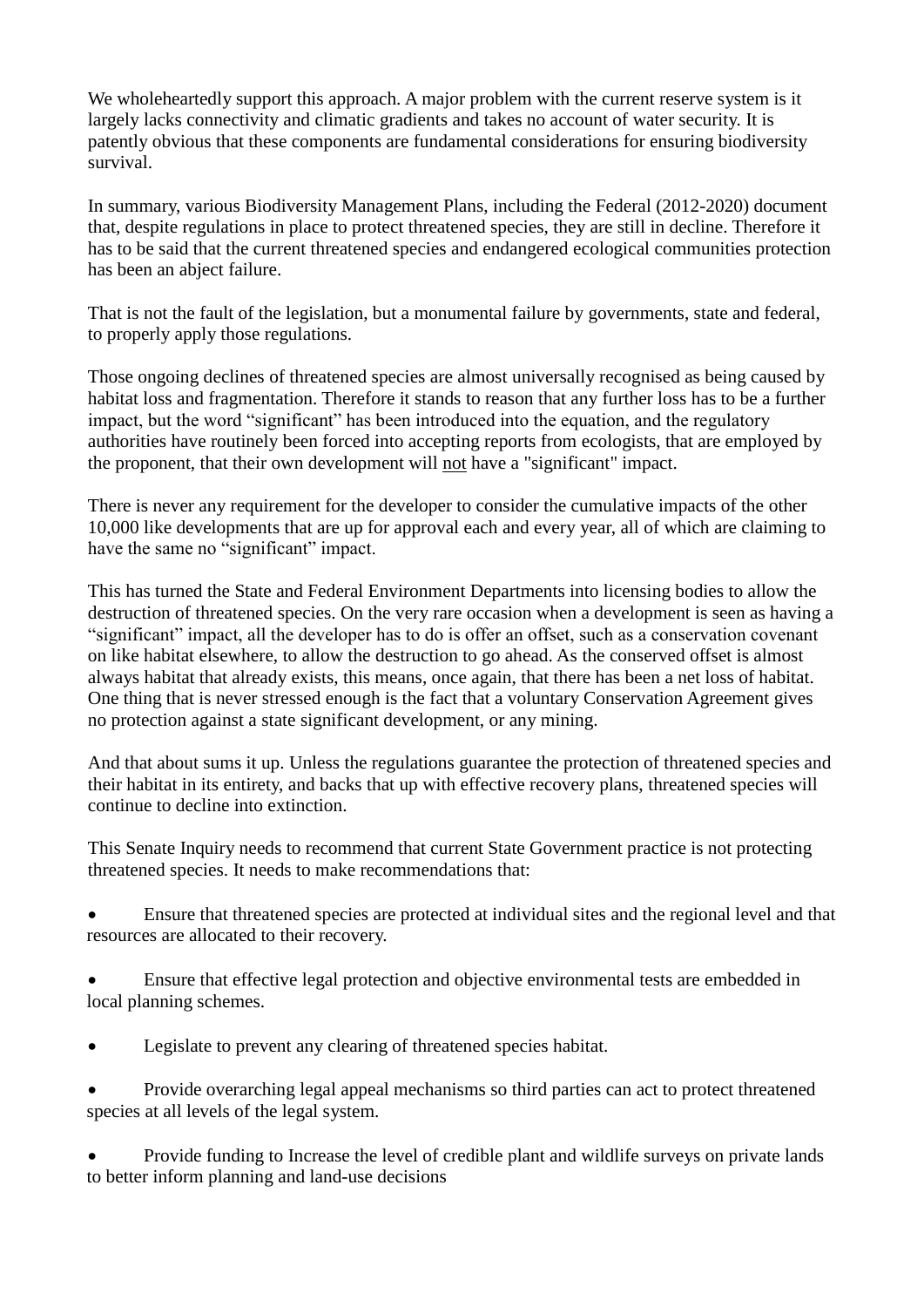Prevent the protection of Threatened Species from being overridden by socio-economic factors.

 Ensure that species listing through the scientific committee must remain free from political interference.

We support the recommendations in the NEFA submission, and repeat here those relevant to material raised in our submission.

# RECOMMENDATIONS

1. The Inquiry needs to recognise that in NSW the preparation of recovery plans and the identification of critical habitat for threatened species have been actively resisted by OEH and Government. The few recovery plans prepared often fail to identify needed management actions and thus often fail to address the principal threats to the species. Relevant actions in recovery plans are often ignored, even by NSW Government agencies. The recovery planning and critical habitat processes have largely failed due to a lack of commitment to the protection of threatened species.

2. The Inquiry needs to recognise that in north-east NSW the grossly inadequate reserve system and off-reserve reserve management regime is condoned by the NE Regional Forest Agreement and thus exempted from the Environment Protection and Biodiversity Conservation Act 1999. The Commonwealth is culpable for the many environmental offences identified herein and their lack of any meaningful oversight is an abrogation of their national and international obligations.

4. The inquiry should specifically review the reserve status of federally listed species and ecosystems in north-east NSW in light of identified threats.

5. The inquiry should promote the need to significantly expand the reserve system in north east NSW to provide the needed protection for biodiversity and nationally threatened species, so as to bring it up to national standards.

6. The Inquiry needs to recognise that timber commitments given in the North East RFA are unsustainable and are currently being reassessed by the NSW Government. It is likely that the NSW Government may allow logging of National Parks and other conservation reserves, and reduce logging prescriptions for threatened species.

7. The Inquiry needs to ensure that any changes to the reserve outcomes or timber commitments given in the North East Regional Forest Agreement, made between the Commonwealth and NSW in 2000, are subject to review by the Commonwealth to ensure that existing protections for threatened species are maintained or improved.

8. The Inquiry must recognise that the Integrated Forestry Operations Approvals, and their constituent Threatened Species Licences, which underpin the North East Regional Forest Agreement made between the Commonwealth and NSW in 2000, are currently being reviewed in a secretive process by the NSW Government and are expected to significantly weaken already inadequate protection for nationally threatened species.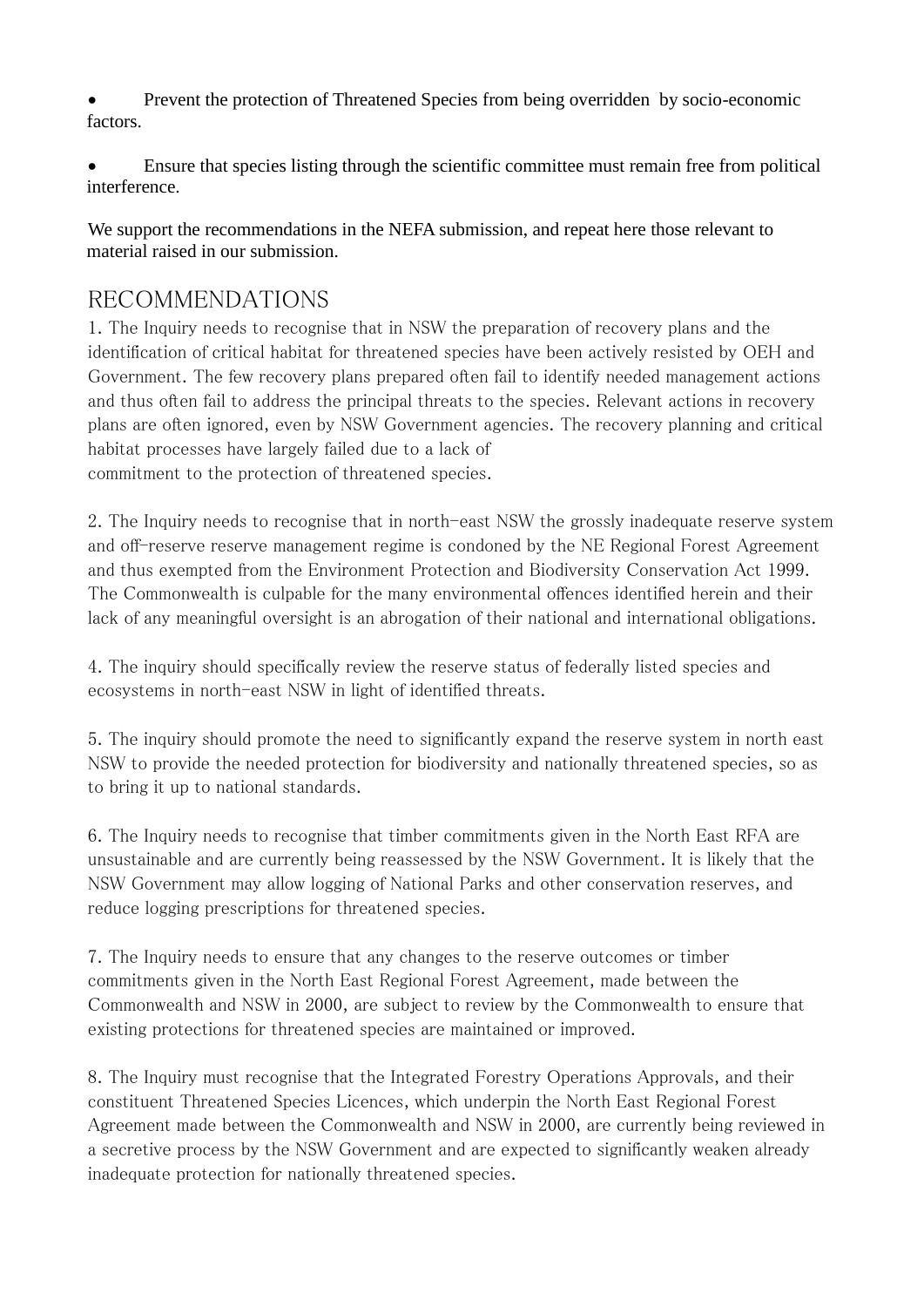9. NEFA requests that the Commonwealth intervene in the IFOA review to ensure Commonwealth obligations for threatened species are fully discharged in north-east NSW.

10. NEFA suggests the Inquiry recommends the adoption of performance measures for flora and fauna prescriptions and auditing of their effectiveness in achieving those measures.

11. It is recommended that the Inquiry commission appropriate experts to review the likely effectiveness of prescriptions applied to reduce impacts of logging operations on nationally threatened species in north-east NSW. The review should identify explicit performance measures and auditing requirements.

12. The inquiry needs to recognise that the maintenance of large old hollow-bearing trees in perpetuity is a key requirement for the survival of numerous Australian species, including many species already identified as threatened with extinction.

13. NEFA recommends the Inquiry recognise the current and worsening crisis in the availability of large old trees and the essential resources they provide to numerous fauna species, and recommend the retention and protection of all large old trees (>140 years old) for their biodiversity and heritage values.

14. The Inquiry needs to recognise that the current crisis over extensive forested landscapes in the availability of large old trees, and the essential hollows they provide to numerous species, is worsening as remnant large old trees die or are killed without recruitment trees being available to replace them. The inquiry should identify the tree retention requirements across the range of age classes necessary to provide an adequate stocking of large old trees throughout native forests into the future.

15. Despite retention requirements being specified during some logging operations for the retention of hollow-bearing trees, and recruitments to grow into the hollow-bearing trees to replace them when they die, the achievement of requirements are often grossly inadequate and there appears to be a war of attrition being waged against hollow-bearing trees. The aim should be to retain, maintain or restore hollow-bearing trees and adequate recruits throughout native forests.

16. NEFA considers that in order to provide meaningful protection for Koalas there is a need for enhanced prescriptions in logging operations. It is suggested that the Inquiry recommend a more appropriate approach to Koala conservation in north-east NSW. (The NCEC view is that logging should be completely excluded from areas where there are koala records. There has been so much habitat lost, further compromise is not viable for koala survival.)

18. The Inquiry needs to recognise that there is no monitoring of prescriptions applied to supposedly reduce logging impacts on threatened species, and thus no adaptive management. The Inquiry should recommend a monitoring program to assess the impacts of forestry operations on nationally threatened species so as to objectively assess the effectiveness of logging prescriptions intended to mitigate impacts, and identify appropriate improvements.